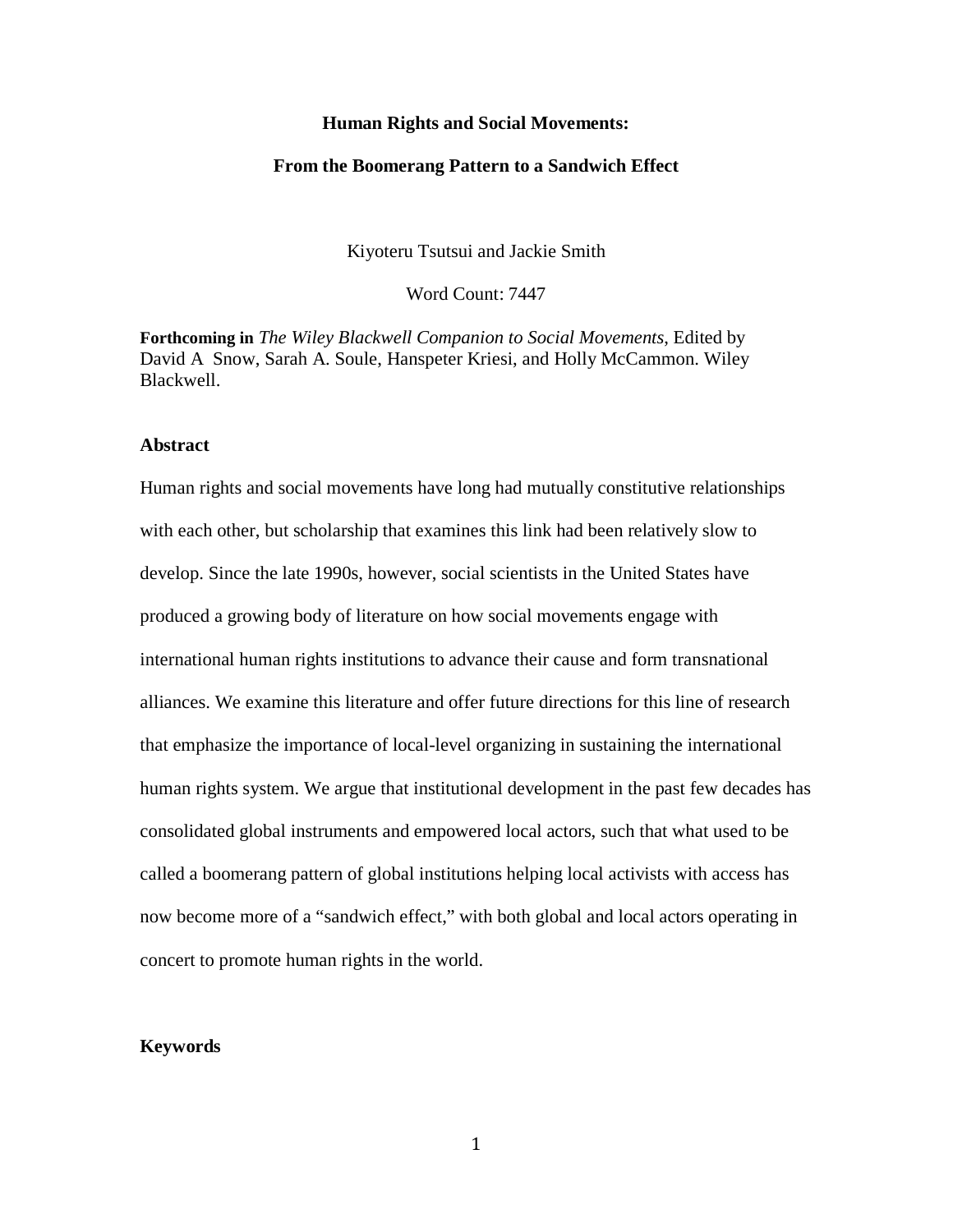globalization, Civil Rights Movement, women's rights, economic inequality, transnational social movements, movement actorhood, multinational corporations, civil society, international law, human rights city

Human rights and social movements have long had mutually constitutive relationships with each other. Many social movements have promoted human rights causes domestically and internationally since the late 18<sup>th</sup> century, elevating human rights to a guiding principle in international politics. Collective political mobilizations challenging torture, slavery, discrimination against women, and other repressive practices have played critical roles in expanding "the universe of obligations" of governments across the globe to ensure fundamental rights to every human being. Indeed, most observers point out that social movement engagement was critical in institutionalizing universal human rights principles into international declarations and treaties, despite resistance from powerful states (Gaer 1996; Tsutsui, Whitlinger, and Lim 2012). Once established, international human rights institutions have contributed to diffusion of human rights ideas the world over, and they have directly and indirectly empowered various local actors. This has furthered collective mobilization around human rights and increased the challenges to both national and international authorities. This growth in human rights claims-making has, in turn, further enhanced the legitimacy of human rights across the globe, inspiring even more social movements (Kaldor 2003).

Curiously, however, social scientists in the United States have been slow to focus serious attention on this critical relationship between social movements and human rights until recently.[1](#page-28-0) On the one hand, social movement studies have long neglected the impact of social movements on the rise of human rights in the contemporary world as well as the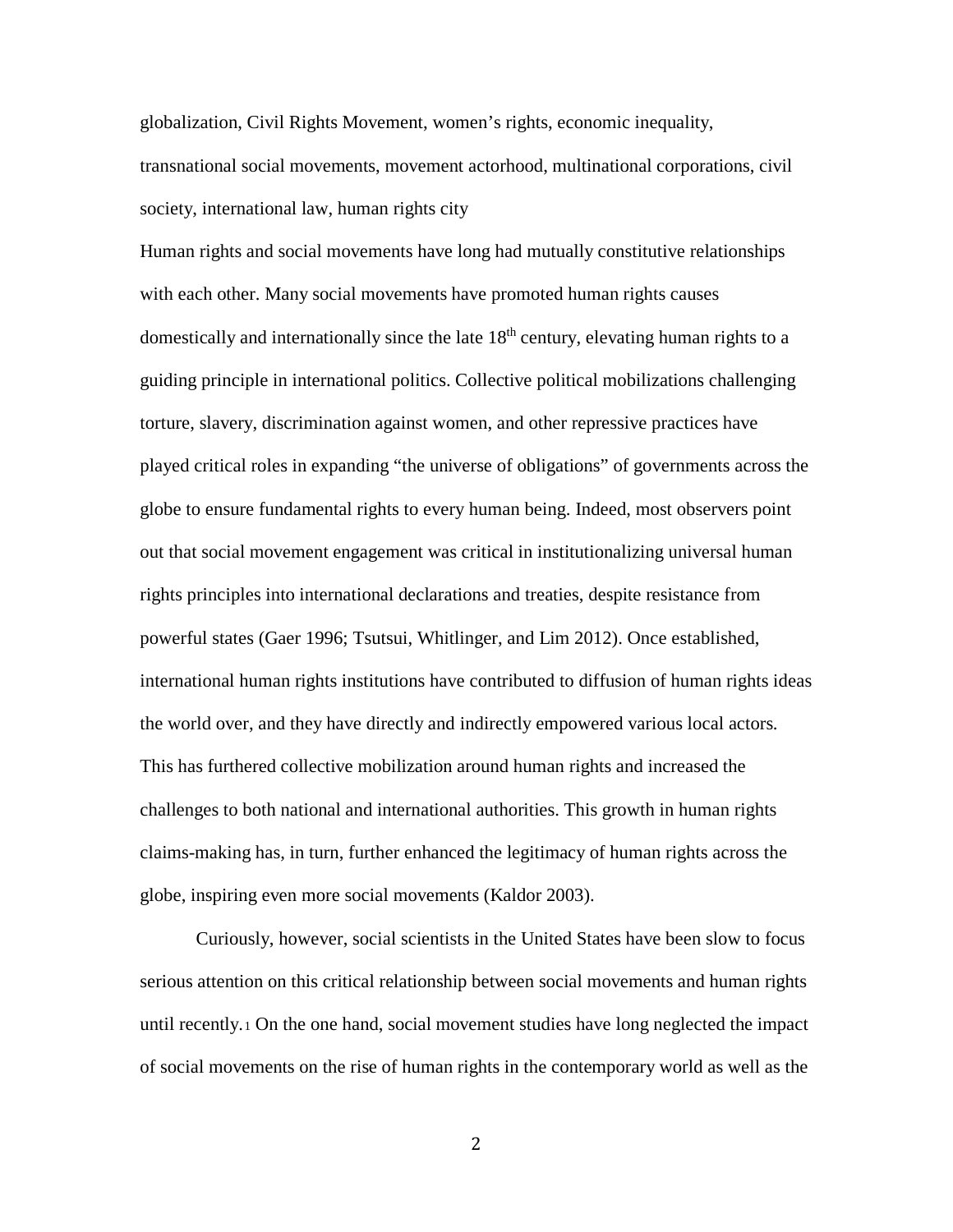influence of international human rights institutions on local activism. Focused almost exclusively on domestic factors that shape national level political changes, social movement scholars had failed to recognize the international dimensions of social movements and the impact of collective popular challenges on global political dynamics until the late 1990s.

On the other hand, scholarship on human rights has tended to focus more on the impact of global human rights on state practices, seeing social movements, at best, as one of the independent variables that shape policy outcomes. As a result, only a handful of studies on human rights examined the impact of global human rights on social movements until the turn of the 21<sup>st</sup> century.

This cursory review of the literature points to a picture of two ships sailing past each other: social movement scholars overlooked the relationships between social movements and the international human rights regime, and scholars of human rights politics failed to fully recognize the impact social movements in human rights politics. The vocabulary these scholars typically use is indicative of these tendencies. Social movement scholars are much more likely to discuss specific rights issues such as civil rights and women's rights, those issues that became prominent in domestic politics in the United States. Human rights scholars tend to call social movements by different names such as NGOs, civil society actors, and human rights defenders, signaling their focus on broader constituencies that support the principle of human rights and shape policy outcomes. The existence of social movements in itself is not of high relevance to them, and only when activists have an impact on policy outcomes do they pay attention to social movements.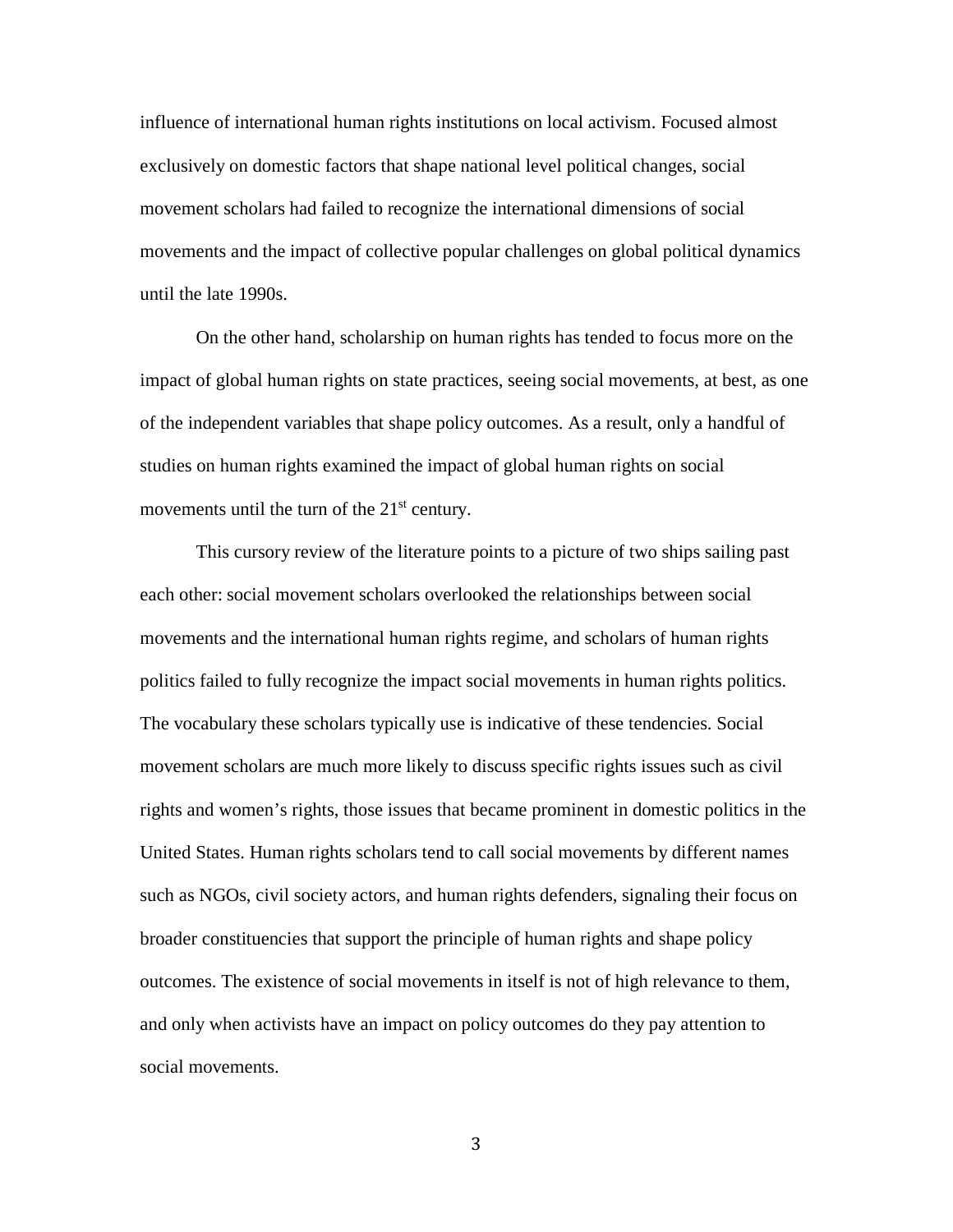Considering how intertwined these two political concepts are in reality, it is puzzling how long it took for scholars to draw a tight connection between the two. One main reason for this is the timing of the rise of human rights in the contemporary world and that of the development of social movement research.

Human rights became a vocabulary for political mobilization in the post-World War II era. Initially, core international human rights documents such as the Universal Declaration of Human Rights (UDHR), the International Covenant on Civil and Political Rights (ICCPR), and the International Covenant on Economic Social and Cultural Rights (ICESCR) were leveraged for self-determination in independence movements in Asia and Africa and autonomous regions in developed countries. Perhaps this is not surprising, considering that the first article of both the ICCPR and the ICESCR refers to the right of self-determination. The early U.S. Civil Rights Movement also embraced human rights language in its early stages, and activists such as Fannie Lou Hamer used the UDHR in her organizing work. In the late 1940s and early 50s, the NAACP and its precursor organization brought the "We Charge Genocide" petition to the United Nations. However, the leaders of the Movement soon chose civil rights framing instead, fearing that the language of human rights, with its association with social and economic rights pushed by the Eastern bloc, would doom the movement to failure (Anderson 2003). Thus, in the few decades after the end of World War II, international human rights instruments were used more for developing countries' mobilization for independence, and Cold War dynamics led many social movements in the West to distance themselves from human rights language.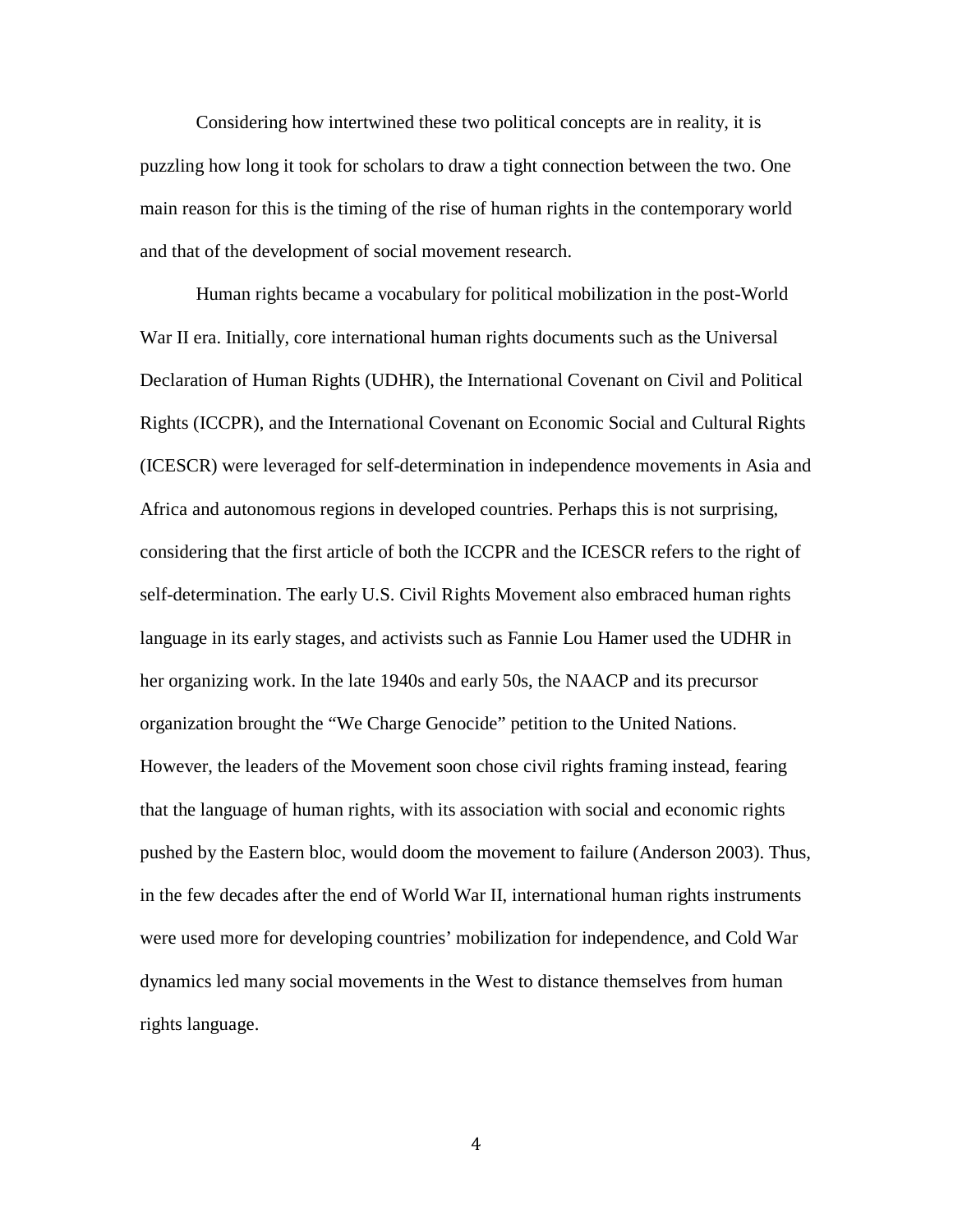Human rights gained traction for more reform-oriented social movements in the 1970s (Moyn 2010). Many movements have emerged since then to leverage expanding global human rights principles and instruments, making the relationship between human rights and social movements a more viable topic of research. Studies on social movements developed around the same time, since the late 1970s. However, from Charles Tilly's classic work in the late 1970s to the crystallization of the "holy trinity" of political opportunities, resource mobilization, and framing by the early 1990s, their focus has been on domestic political environments. The paradigm case of this scholarship has been the Civil Rights Movement. This influenced the analytical focus of this line of research, delaying attention to the broader influence of human rights on social movements.[2](#page-29-0)

Scholars of human rights – particularly those in law and political science, who dominated early scholarship on human rights – focused on policy outcomes and legal decisions, viewing social movements as nothing more than an intervening variable. They did not examine social movements as the main object of their research, thus neglecting the causal connection between global human rights and local activism.

For those reasons, scholarship that explicitly links human rights and social movements developed surprisingly late, in the late 1990s. The next section reviews this literature, followed in the subsequent section by examination of recent trends and suggestions for productive future directions in these lines of research.

*Key Insights in the Research on Human Rights and Social Movements*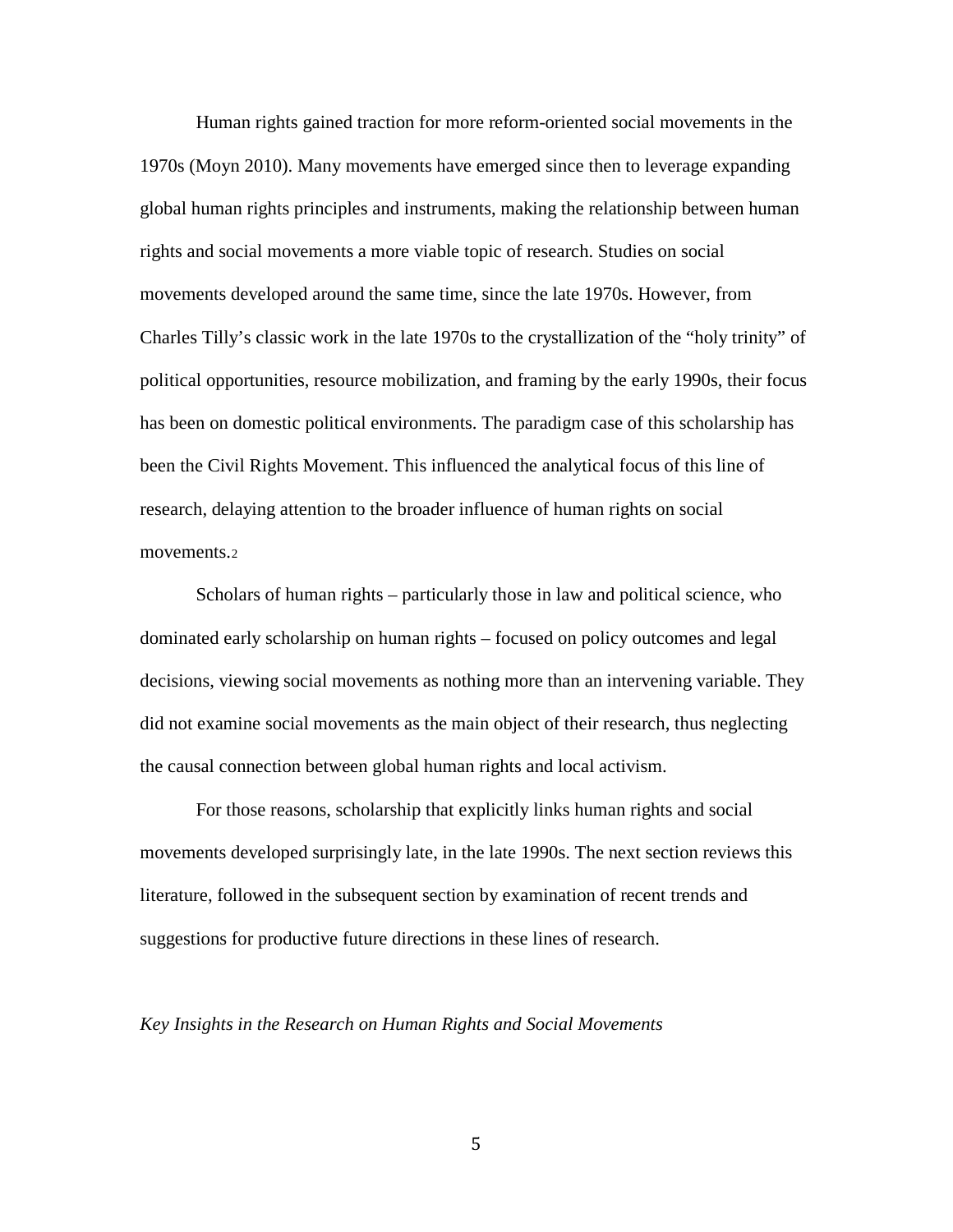Studies that focus on the interplay between global human rights and social movements emerged in the late 1990s, when Keck and Sikkink (1998) examined how local activists use international human rights norms and institutions to advance their movements, and Smith, Chatfield, and Pagnucco (1997) studied how transnational social movements leverage human rights in their campaigns for social justice that target international institutions such as the IMF and the World Bank. Since then, many empirical studies have documented (1) how local activists strategically adopt global human rights ideas and instruments to advance their cause and (2) how they form transnational coalitions to challenge international authorities. We examine these two types of global-local interface separately.

*Local adoption of global human rights and its transformative impact:* First, research on how local actors use global human rights institutions for their local goals has identified some recurring factors that correspond to the three key dimensions in social movement studies – political opportunities, resource mobilization, and framing (McAdam, McCarthy, and Zald 1996). First, international human rights forums, such as the UN Human Rights Committee and the European Court of Human Rights, provide disadvantaged groups with new opportunities for claims-making (see Chapter 1 on political opportunities), thus enabling boomerang patterns by which repressed local actors go to international forums to gain leverage against their government (Keck and Sikkink 1998). These international forums exert varying levels of pressures on local authorities to address human rights problems, ranging from naming-and-shaming to legally binding decisions. Second, international flows of mobilizing resources reach far corners of the world and facilitate collective action by marginalized populations (see Chapter 4 on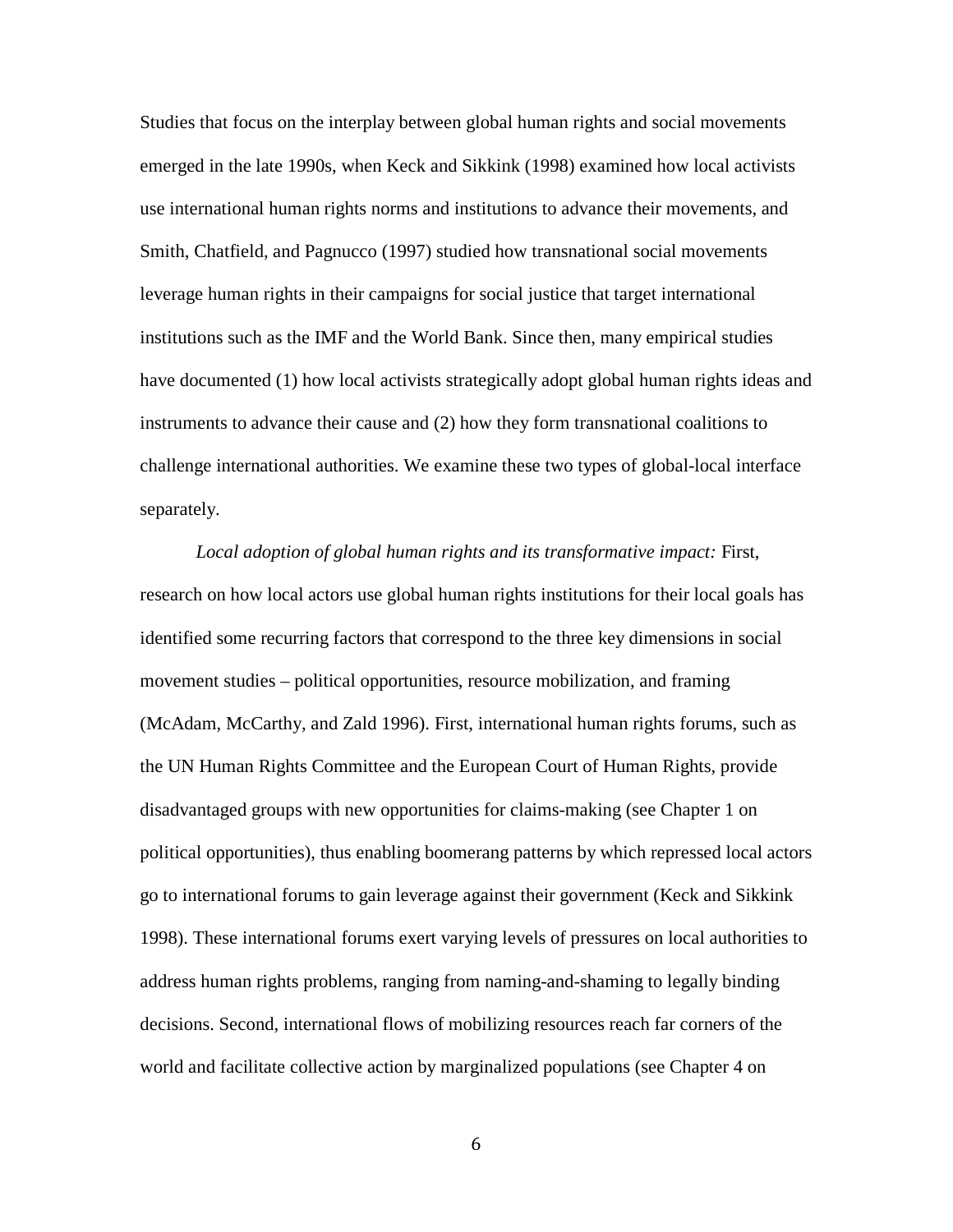resources). These resources include material aid such as foundation grants and Official Development Assistance that typically flow from developed to developing countries. Human resources also play important roles, as activists, journalists, and researchers visit vulnerable communities the world over to offer advice on how to stage effective political mobilization and to expose local human rights violations. Third, symbols and vocabularies that carry international currency can become useful tools in framing movement goals. In their efforts to legitimate movements, activists often draw on international human rights documents and framing used in other successful movements. Such framing efforts often help in publicizing human rights violations and in making the case that the relevant authorities need to correct injustices

(see Chapter 21 on framing).

In sum, global human rights institutions assist local social movements (1) by creating new political opportunities at the international level that enable local actors to exert external pressures on local authorities, (2) by increasing international flows of material and human resources for political mobilization, and (3) by providing frames for social movements that appeal to and engage international audiences and local publics (Tsutsui 2006; Tsutsui and Shin 2008). These three dimensions offer a useful framework for analyzing the impact of global factors on local social movements.

There is a fourth dimension that has only recently received attention from scholars in this area, the construction of movement actorhood by global human rights. Because most earlier studies (e.g. Keck and Sikkink 1998; Risse, Ropp, and Sikkink 1999) took as given the activists' perspectives, interests, and goals, they failed to examine how global human rights have the capacity to form and reconstitute local movement actorhood, a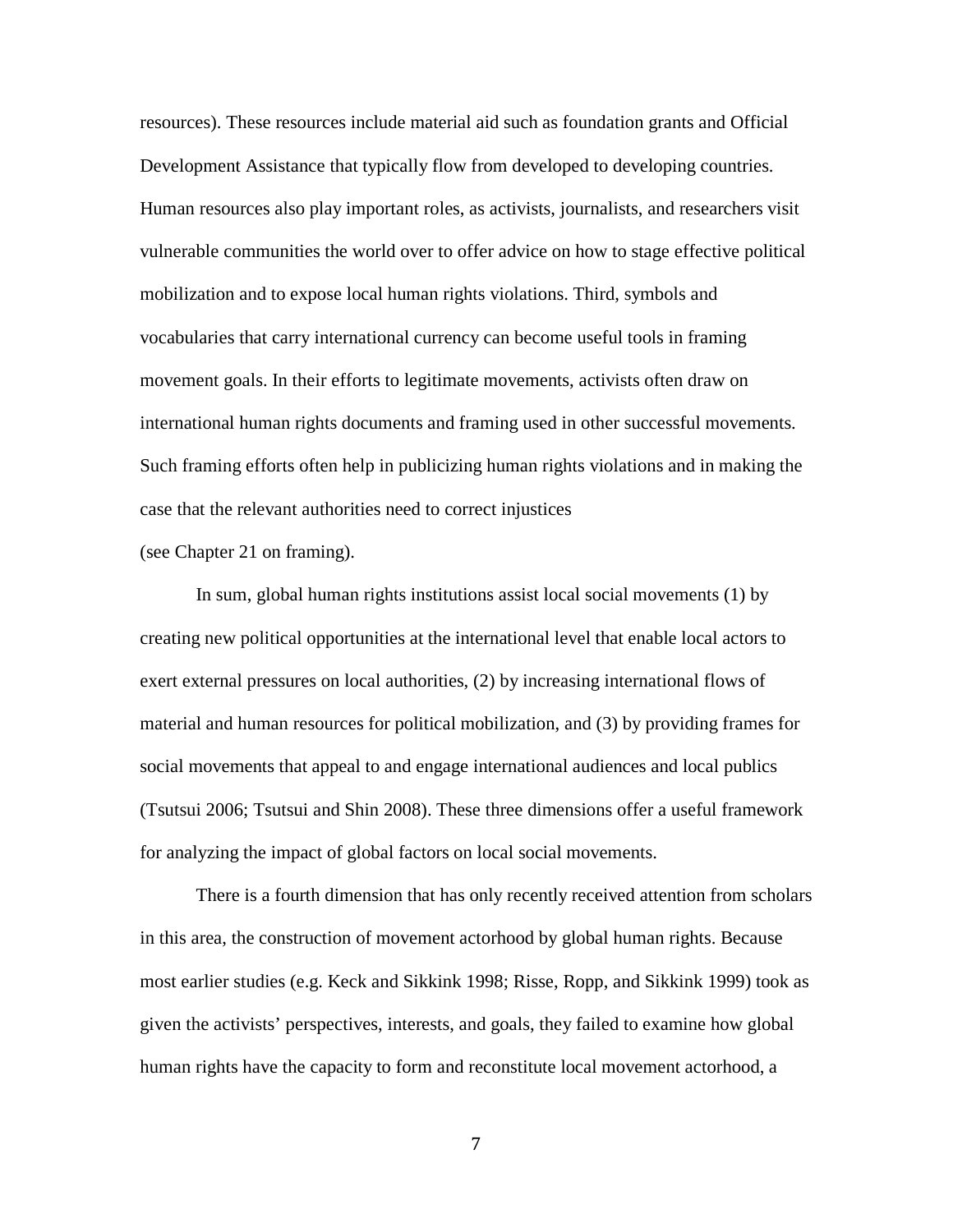subject position through which social movement actors engage in collective mobilization for social change.[3](#page-29-1) They typically assumed that social movement actors are bounded entities with clearly defined goals seeking to leverage global opportunities, resources, and vocabularies for their gains. Seeing global human rights simply as a means to pre-defined ends, they overlooked how global human rights can shape movement actorhood itself and circumscribe how actors interpret their social and political world, formulate their approaches, and carry out their concrete actions[.4](#page-29-2)

Recent studies have paid more attention to constitutive effects of global human rights on movement actorhood. Merry (2006) is one of the earliest studies to examine the impact of global human rights on local actors' subject position. She argues that women take on a new subjectivity when they invoke international law on women's rights. Rosen and Yoon (2009) also examine the emergence of new subject position among New York City activists as they incorporated an international women's rights discourse, thereby forging a new counter-hegemonic space. The primary focus of these studies, however, is on negotiations between global law and local cultures and how local actors "vernacularize" or adapt and adopt international ideas, exercising their agency, rather than how the latter transforms the former. Tsutsui (2017) is the first to explicitly theorize the transformative impact of global human rights on local actors. Drawing on the multiinstitutional politics approach of Armstrong and Bernstein (2008), he examines how changing understandings about their position in local society and their entitled rights galvanized minority activism in Japan, leading to greater activities and subsequent successes.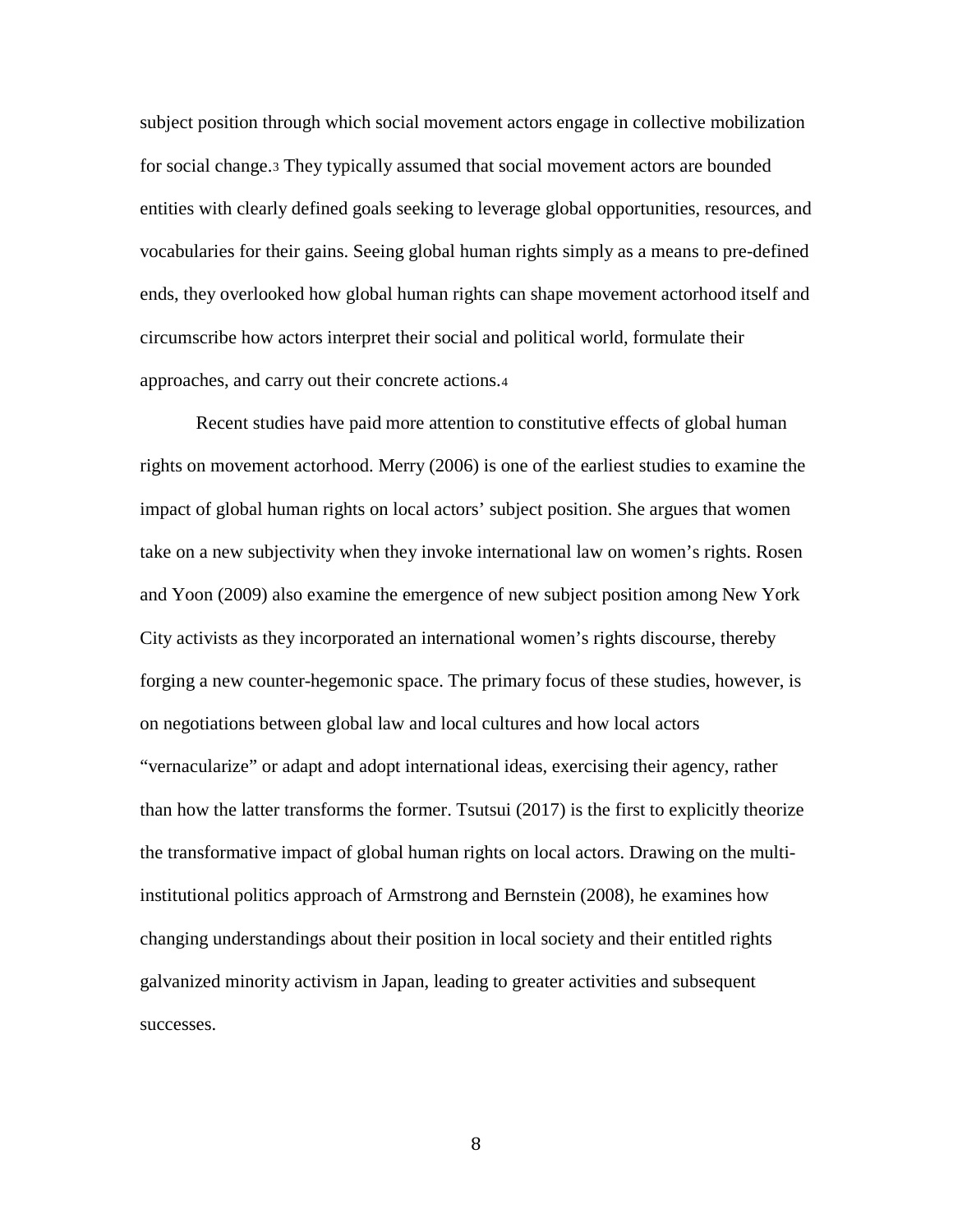These four dimensions of the global-local interplay do not necessarily exhaust how human rights impact social movements, but should be the first step in future studies of this kind. A second line of research on the global-local interplay examines the formation of transnational social movements. These movements challenge international authorities to change their operations and, as such, are distinct from local activism that pursues local goals.

*Transnational social movements targeting global authorities:* As noted above, much research on social movements in the United States has not been attentive to the ways social movements cross national boundaries and/or engage in political activities outside the formal jurisdictions of national governments. Thus, until the late 1990s there was little attention to transnational dimensions of social movements (See Chapter 6 on transnational contexts). At that time, more social movements were beginning to develop formal organizations and informal connections that crossed national boundaries, and they were encouraged and supported by the proliferation of technologies that facilitated transnational communication and exchange as well as by a series of UN-sponsored Global Conferences on issues such as the environment, human rights, women, and social development. Smith's research documents a rapid proliferation of formally organized transnational social movement organizations (TSMOs) beginning in the late 1980s and continuing until the turn of the  $21<sup>st</sup>$  century (Smith 2008; Smith and Wiest 2012). Noteworthy here is the fact that human rights TSMOs are the most numerous in this population, comprising roughly a third of all TSMOs. Moreover, over time we see growing numbers of TSMOs adopting multi-issue frames that combine human rights claims with, for instance, concerns for environmental protection or the transformation of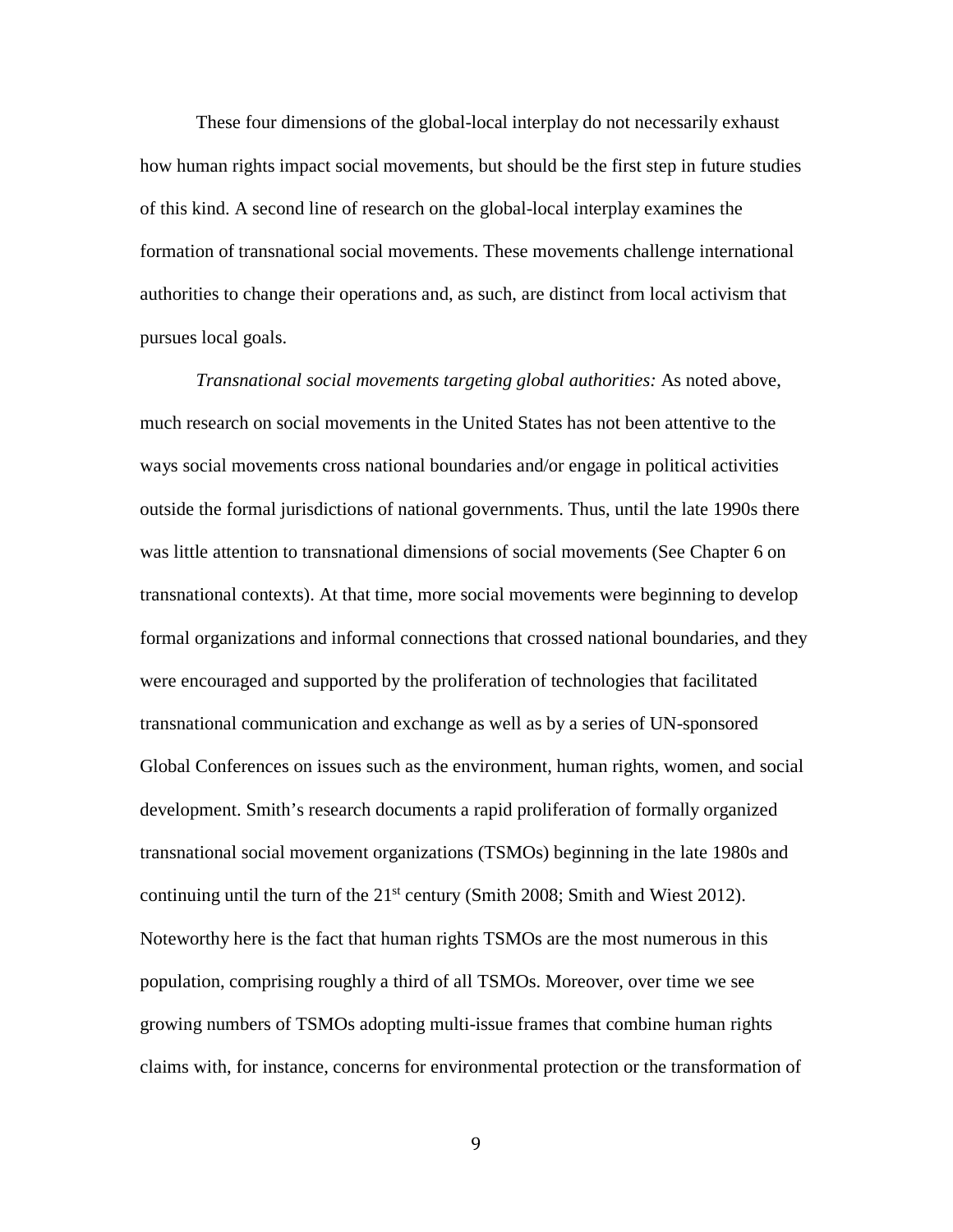the global economy. Qualitative research links such shifts to the end of the Cold War and to the expansion of dialogues among activists from the global North and South and from a diverse array of class and social positions (e.g., Vargas 2003; Rothman and Oliver 1999; Moghadam 2012). In addition, experiences in global settings changed activists' analyses of global problems and their understandings of the inter-state system, leading to shifts in organizing strategies and emphases.

Qualitative research further shows that recent decades have brought a dramatic expansion of "translocal" networks of activists who deploy varied strategies of engaging global human rights frameworks in local struggles (see, e.g., Desai 2015). Technological developments that facilitate transnational communication as well as the development and learning of transnational organizing strategies and capacities contribute to the possibilities for local activists to draw from and connect with the broader global network of human rights advocates. Globally, organizations and campaigns have been working to better connect local needs and priorities with global strategies. Thus, the World Social Forum process, which emerged in 2001 as part of the global protests resisting economic globalization, has inspired and helped connect local, national and regional movements and to connect global analyses with local struggles (see, e.g., Smith et al. 2011; Sen 2007). It is important to note here that these movements do not simply seek to advance their local goals but place their issues in the context of global challenges, and advocate for global solutions to these problems, targeting global institutions.

An important theme that is apparent when considering the ways activists have engaged global human rights discourse and institutions is that there is a more coherent critique of the incompatibilities between global financial institutions such as the World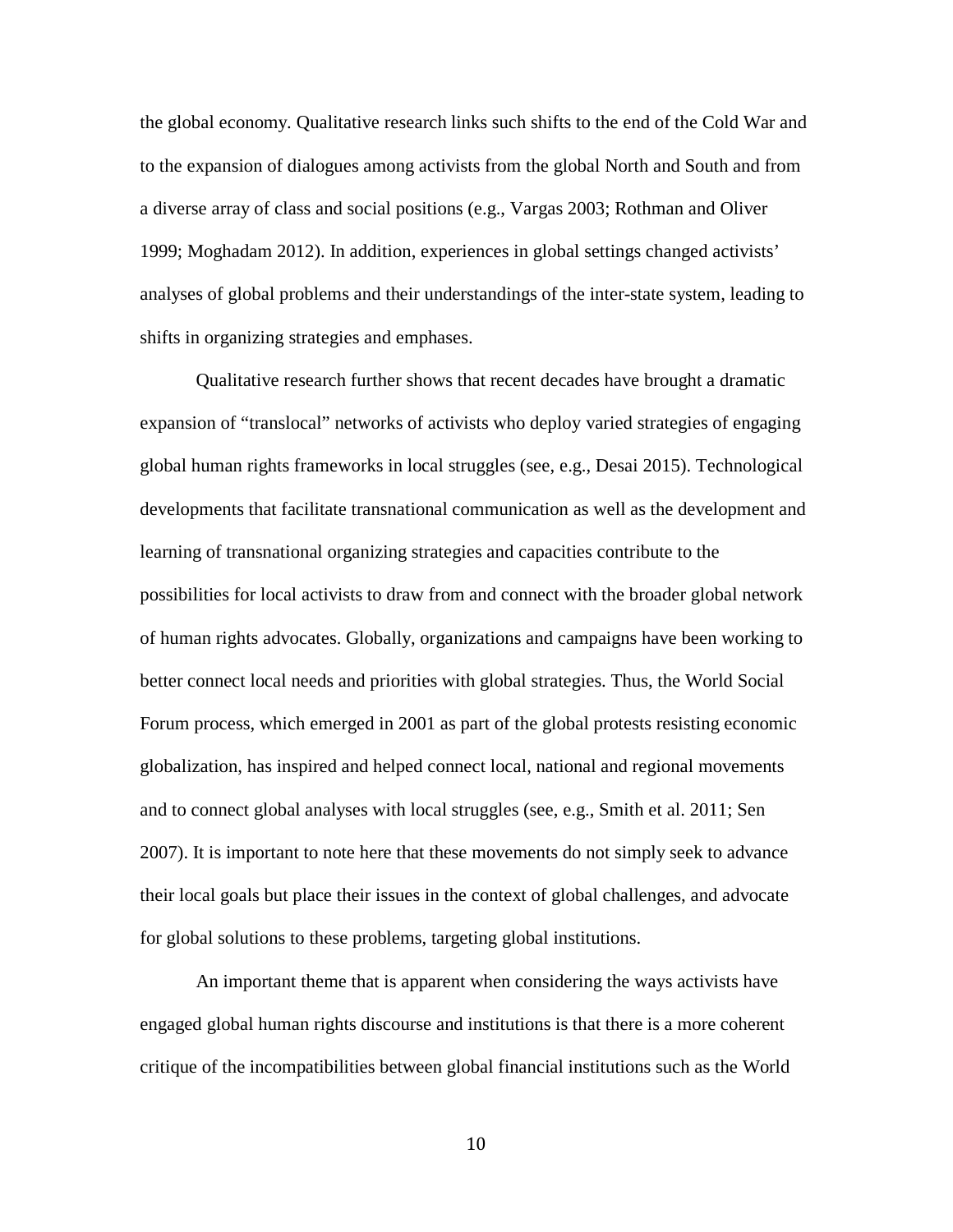Trade Organization, the World Bank, and the International Monetary Fund and international human rights. Activists from the global South especially have been demanding formal recognition and protection of the "right to development," and economic, cultural and social rights more generally, as they have resisted the abuses stemming from the growing power of transnational corporations and global finance (Smith 2008; Pleyers 2011). More recently, activists have come together across North and South to demand protection from growing threats to basic human needs such as food, water, and housing (e.g., McMichael 2015; Harvey 2012). As we discuss below, since the 1990s and especially in the 2000s, more activists are coming together to demand "the right to the city," that is, they are challenging conventional notions of citizenship based in national identities and individual property ownership and proposing that the city is the more appropriate unit for their commitment and organizing efforts (Holston 2009).

#### *New Trends and Future Directions*

The assumption in much of these studies has been that local actors receive help from international actors and institutions to achieve their goals. The boomerang pattern, as identified by Keck and Sikkink, symbolizes this dynamic: deprived of means to challenge authorities locally, actors appeal to international society to produce a boomerang effect of international authorities pressuring local power holders for desired changes. Similarly, transnational social movements target powerful international organizations so that international authorities would change their policies, which should subsequently alleviate human rights violations in many localities. It is also important to note that this process is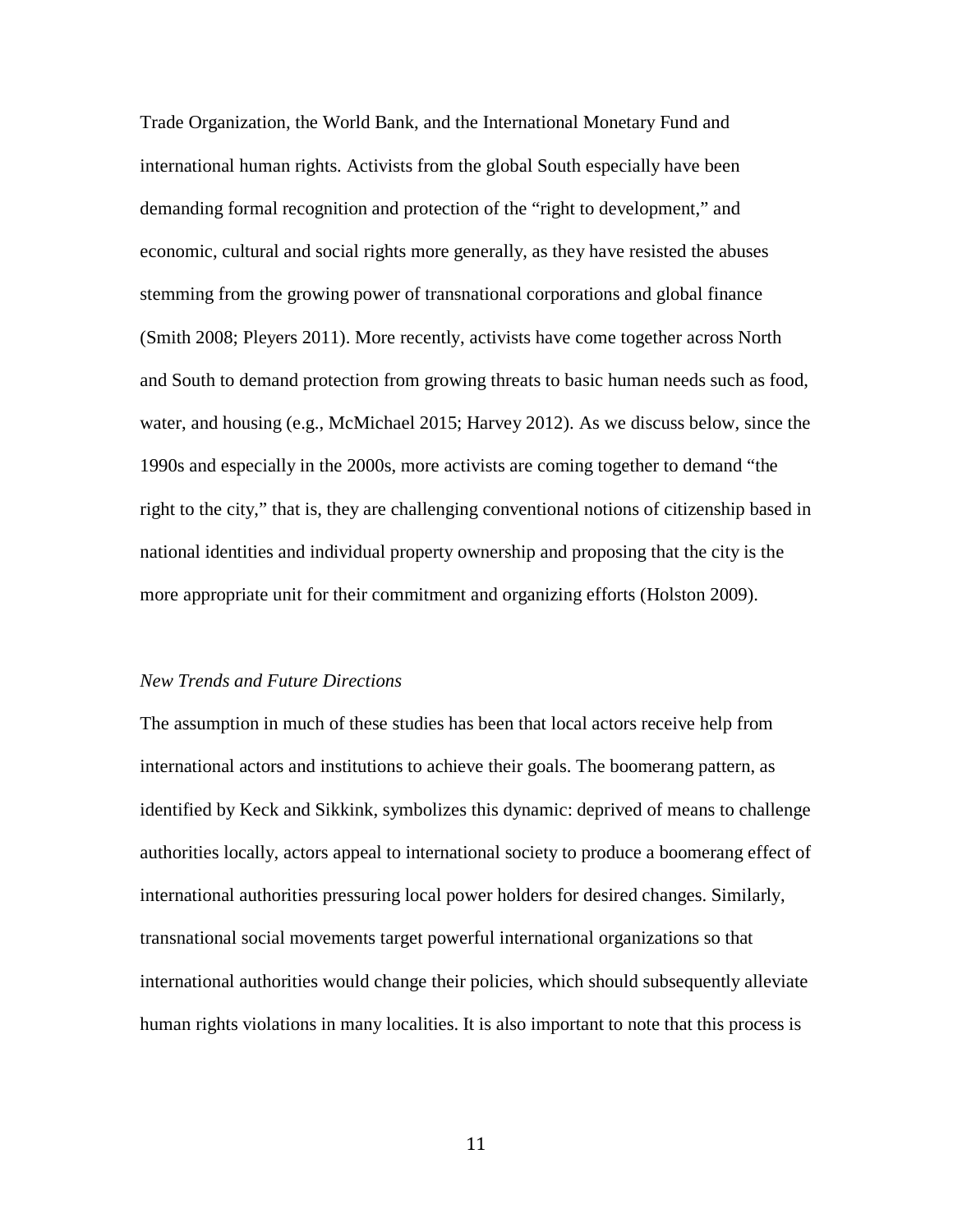beneficial for local activists to the extent the international institutions are effective and national governments are responsive to international pressures.

Recently, questions about the efficacy of the international human rights regime have intensified, leading some to claim the "twilight" or "endtimes" of human rights (Hopgood 2013; Posner 2014). These observers question the capacity of international human rights institutions to exert real changes in the face of growing opposition by state governments. They also express concerns about global actors' lack of sensitivity to local cultural practices in trying to implement reform. In response to these concerns, two aspects of the interaction between human rights and social movements call for more attention.

*Feedback from local activism to global human rights institutions:* First, global institutions do not stand on thin air, and they need constant reinforcement by local and other actors. Existing studies tend to take both the national state and international human rights institutions as given, and they treat the global-local interaction as a unidirectional process whereby the global shapes the local. That is, many studies on global human rights examine how, and to what extent, international human rights treaties and organizations impact local politics, seeing the global and national entities as preexisting and selfsustaining, with little need for local actors' contributions. In practice, both national and international institutions are shaped by interactions among diverse actors working at multiple scales. In many cases human rights movements have been the prime movers working to advance both human rights treaties and institutional innovations that improve compliance (Gaer 1996; Sikkink 2011; Smith 2008; Tsutsui, Whitlinger, and Lim 2012). Prior research and experience shows that effective implementation of human rights norms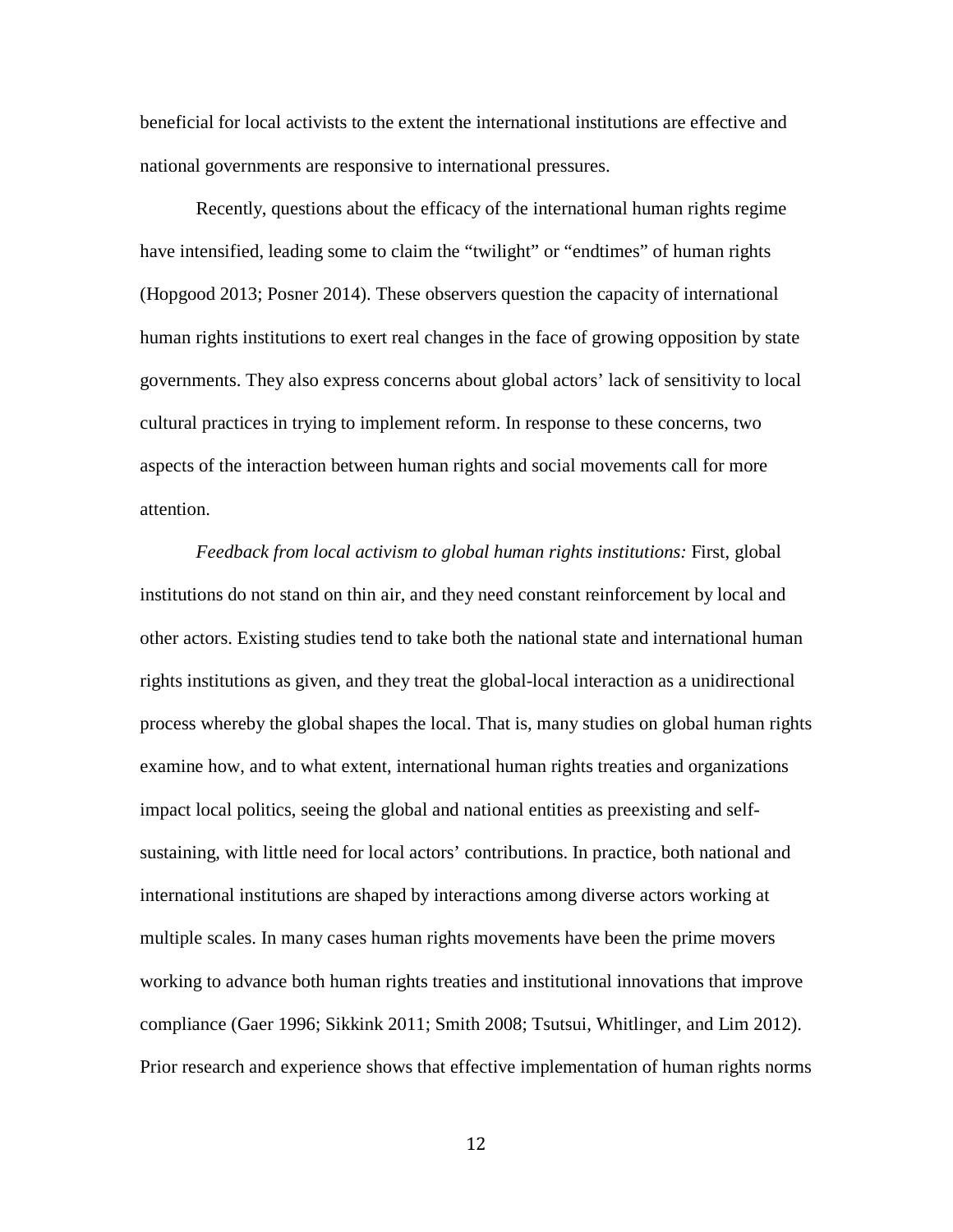requires more than just treaties and implementing bodies. It is essential to also have engaged actors working at local and trans-local scales who are capable of monitoring human rights practices and holding local and national officials accountable to human rights commitments (Hafner-Burton and Ron 2009; Hafner-Burton and Tsutsui 2005; Simmons 2009; Smith-Cannoy 2012).

From the abolitionist, anti-slavery campaign (Martinez 2012) – arguably the first truly transnational movement for human rights – through the adoption of the Universal Declaration of Human Rights (Glendon 2001), to more recent norms about specific human rights issues such as the Apartheid (Klotz 1995; Soule 2009), torture and forced disappearance (Brysk 1994; Mendez 2011), female genital mutilation (Boyle 2002; Shannon 2012) and discrimination based on descent (Tsutsui 2017), local actors' commitment to problematize and publicize the issues globally and to establish an international understanding about prohibited human rights violations has been the foundation that sustained the edifice of international human rights institutions. With support from officials of international organizations and sympathetic governments, civil society actors' tireless efforts have reinforced and expanded the international human rights regime. For instance, within the past few decades, we have seen the introduction of new institutional mechanisms—all resulting from movement initiatives—that strengthened human rights monitoring and implementation, including the UN Office of the High Commissioner for Human Rights, the International Criminal Court, the UN Permanent Forum of Indigenous Issues, UN Women, and the reorganized Human Rights Council with a new potentially powerful mechanism called the Universal Periodic Review. Despite persistent challenges, each of these innovations represents a significant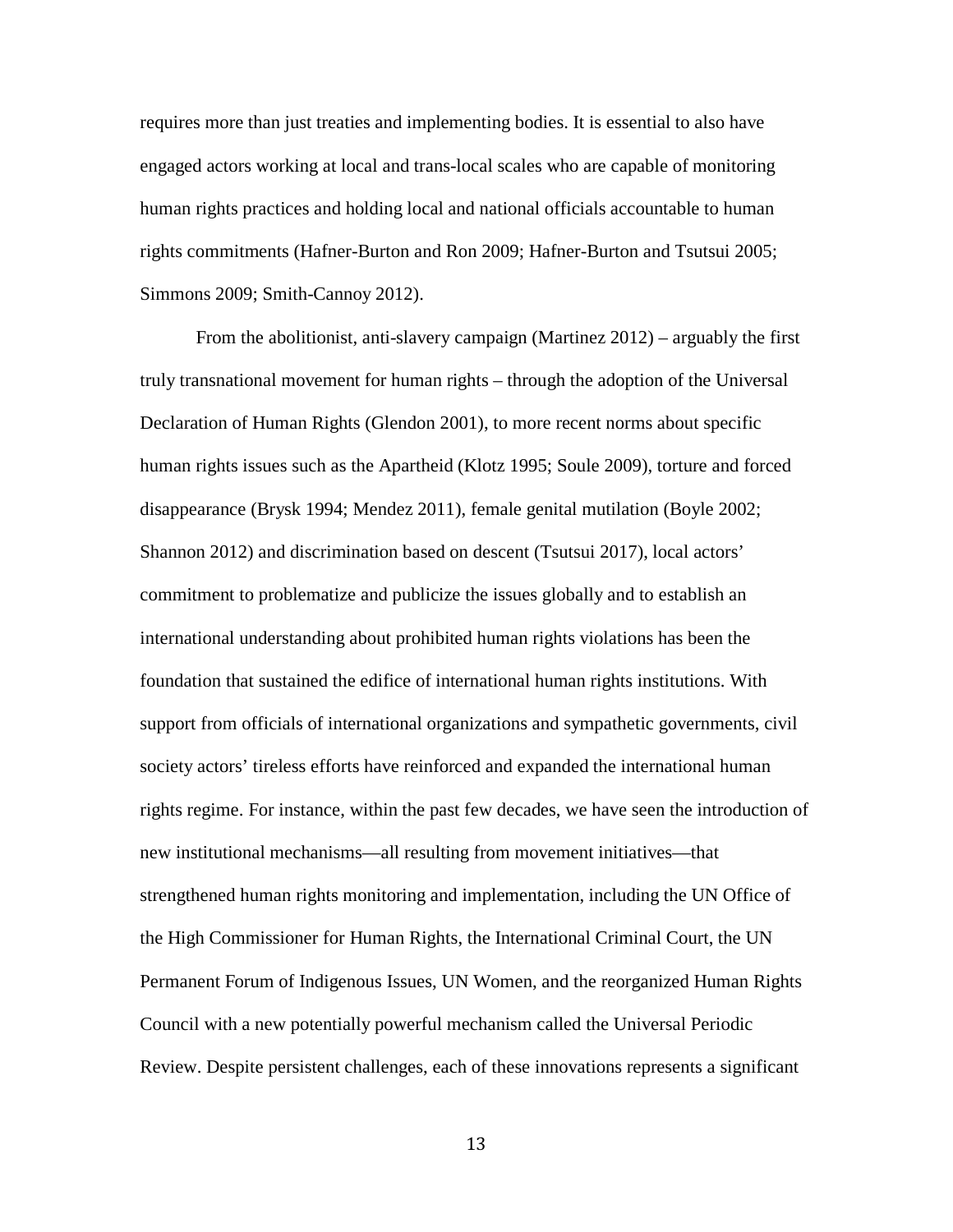step that alters the relative power of states against human rights claims by civil society actors.

Nevertheless, in the current political environment—marked by economic and environmental instability and the rise of right-wing parties and leaders across the world we are seeing critical challenges to the international human rights architecture. In part, this may result from the effects of globalization on reducing the governing capacities of national states and expanding the power of transnational corporations. States are assumed to be the legally accountable parties to international human rights law. However, global economic integration has reduced states' ability to ensure the economic and other human rights of their citizens. At the same time, powerful states like the United States and transnational corporations have gained extraordinary influence over the day-to-day experiences of many people around the world, while being much less directly accountable to existing international human rights treaties. This creates a crisis for human rights institutions as well as for many national states, whose very legitimacy rests upon the premise (and promise) of human rights (Gibney 2008). As the Brexit and the new regime in the United States threaten the foundations of multilateralism itself, this institutional crisis is especially problematic. The impressive gains that various local and transnational actors have made in the past few decades are under threat in the current political environment, reminding us of the need for social movement actors to continue to support the international human rights system.

*Local initiatives at the municipal level:* Second, the limited effectiveness of international human rights institutions for improving local human rights practices has helped fuel the more recent expansion of local initiatives to implement global ideals at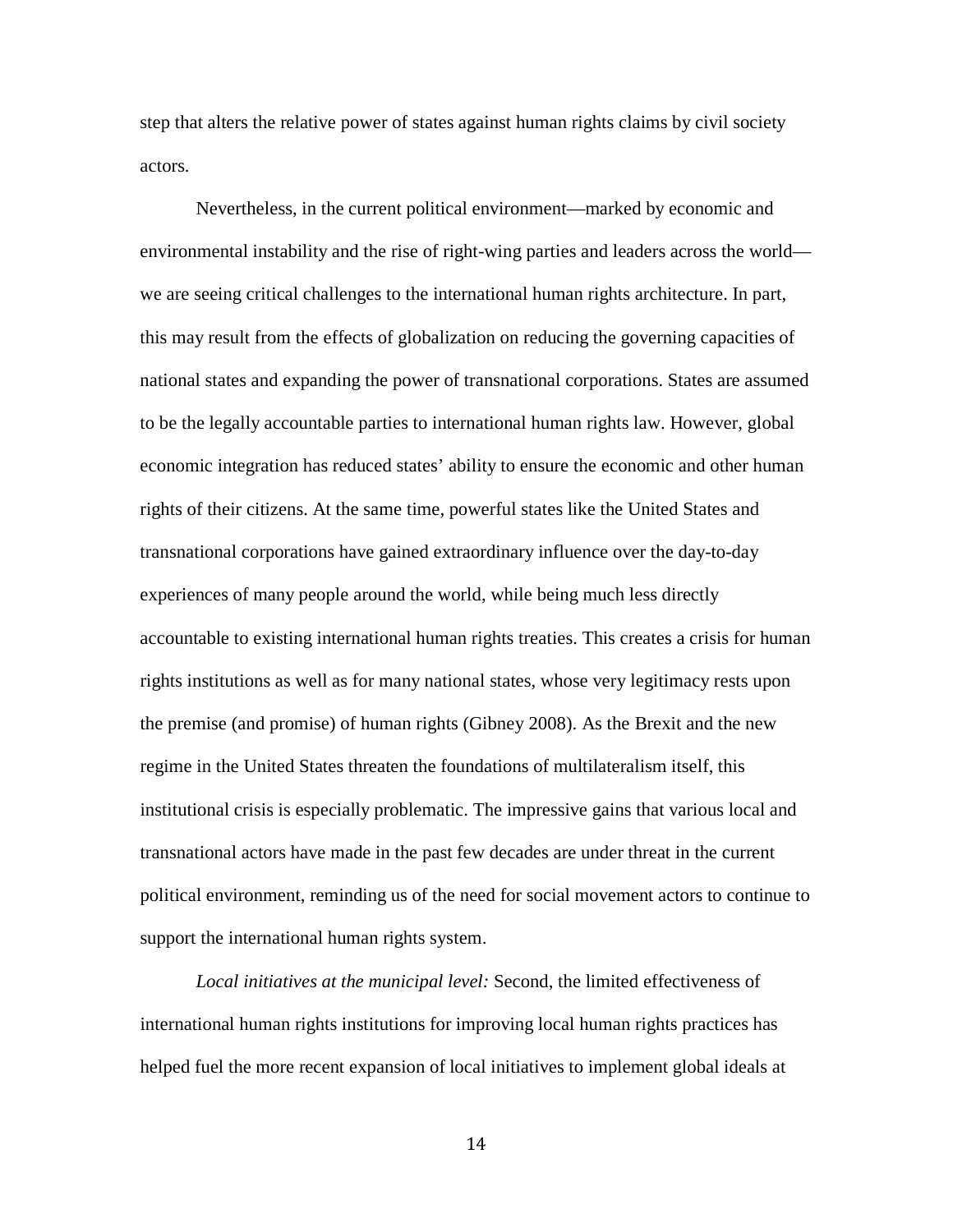the local municipal level. Frustrated by national governments' lack of responsiveness to residents' concerns about both economic, social and cultural as well as political and civil rights, activists have been working to hold local authorities accountable for human rights protections. For their part, cities are finding that neoliberal economic policies have left them with insufficient resources to address growing demands in conventional ways, and municipal authorities have increasingly come together in attempts to respond to these challenges (Barber 2013). Factors such as growing urban populations, inequality, interurban competition for investment, and declining national government support for social welfare have made cities the sites of a growing global wave of place-based human rights claims-making. This trend first appeared in the global South, and in particular in Latin America in the 1990s and has expanded to countries of the global North during the 2000s (Holston 2009; Harvey 2012; Chueca 2016). In response to the need to maintain local political and social stability, cities are finding it in their interest to champion human rights that national governments do not necessarily support, such as the rights of undocumented residents. In the United States, a national movement for "Sanctuary Cities" has emerged to support local protections for undocumented immigrants, defying federal government efforts to detain and deport non-citizens. The U.S. Conference of Mayors recently endorsed both the International Coalition of Cities Against Racism and the Cities for CEDAW campaign.

The "Cities for CEDAW" campaign is a locally-based human rights initiative in the United States that seeks to advance international protections for women that have been stalled by the U.S. government's failure to ratify the Convention on the Elimination of All Forms of Discrimination Against Women (CEDAW). This campaign has sought to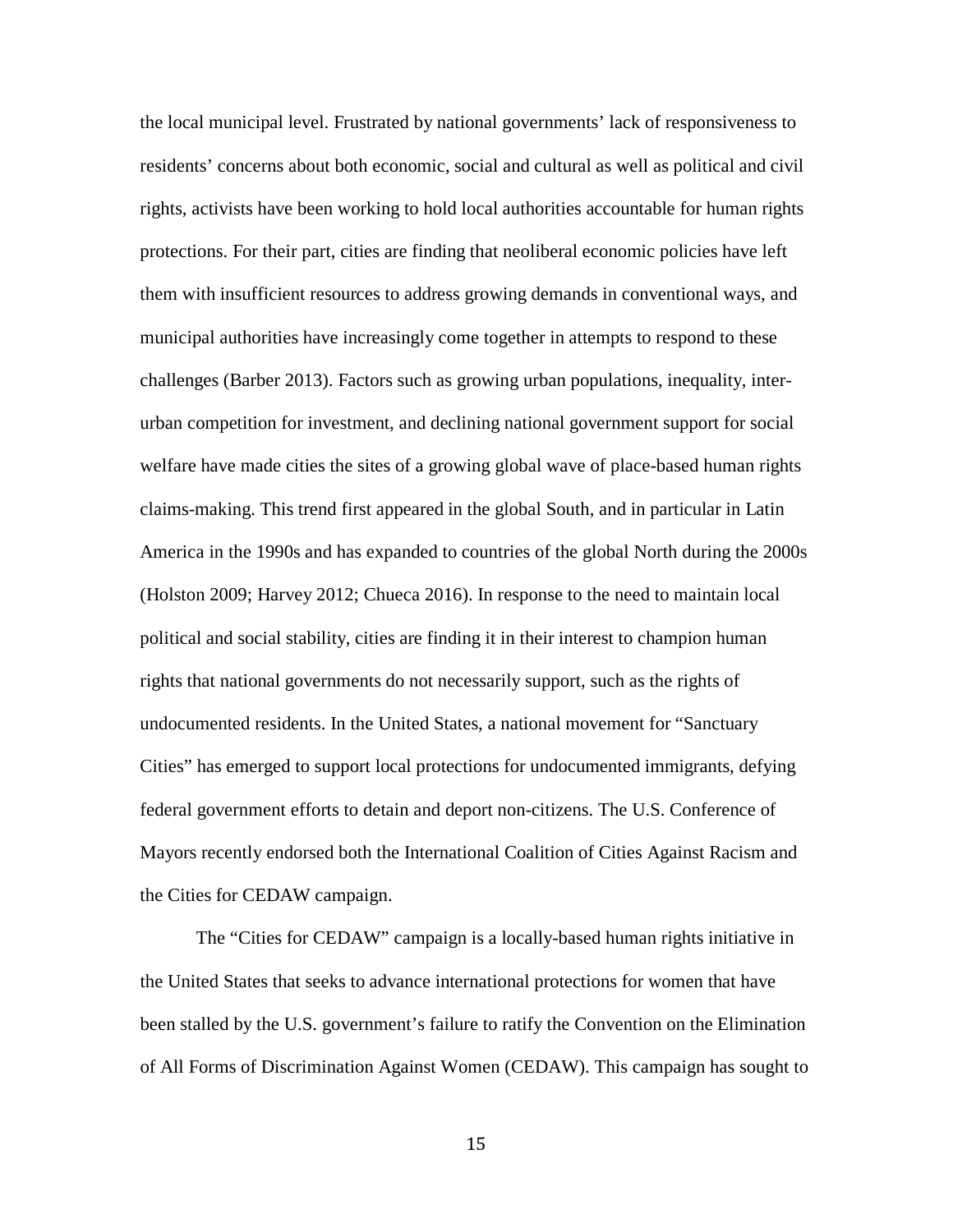effectively realize the CEDAW convention by convincing municipal authorities to adopt local CEDAW ordinances. Effectively, this would produce a "bottom-up" ratification process whereby mobilization in local communities produces national compliance with global human rights norms. To date there are six cities that have formally adopted local CEDAW ordinances, and more than fifty cities are currently working towards this goal.[5](#page-29-3)

As activists from different localities have come together in transnational organizational networks and in physical spaces like the World Social Forums, we have seen increasing coherence of what is being called the "right to the city" or the human rights cities movement (Mayer 2012; Oomen et al. 2016). Instead of working to target national governments or international institutions, more human rights activists are mobilizing at local levels to help realize human rights in local communities. Starting with the grounded experiences of urban residents, they are demanding that cities formally recognize and take steps to protect basic rights such as the right to affordable housing, racial justice, clean water, a healthy environment, and living wages. They are engaging with international human rights machinery such as the Inter-American Court of Human Rights, the UN's Universal Periodic Review process, the Convention Against Torture, and the Convention on the Elimination of all forms of Racial Discrimination.[6](#page-29-4) In some cities, residents are forming diverse coalitions to press municipal leaders to make formal commitments to becoming "human rights cities," and to date more than thirty such cities exist.[7](#page-30-0)

A **"**human rights city" is a municipality that refers explicitly to the UDHR and other international human rights standards and/or law in their formal charters, policies, statements, and programs. Analysts have observed growing numbers of such cities since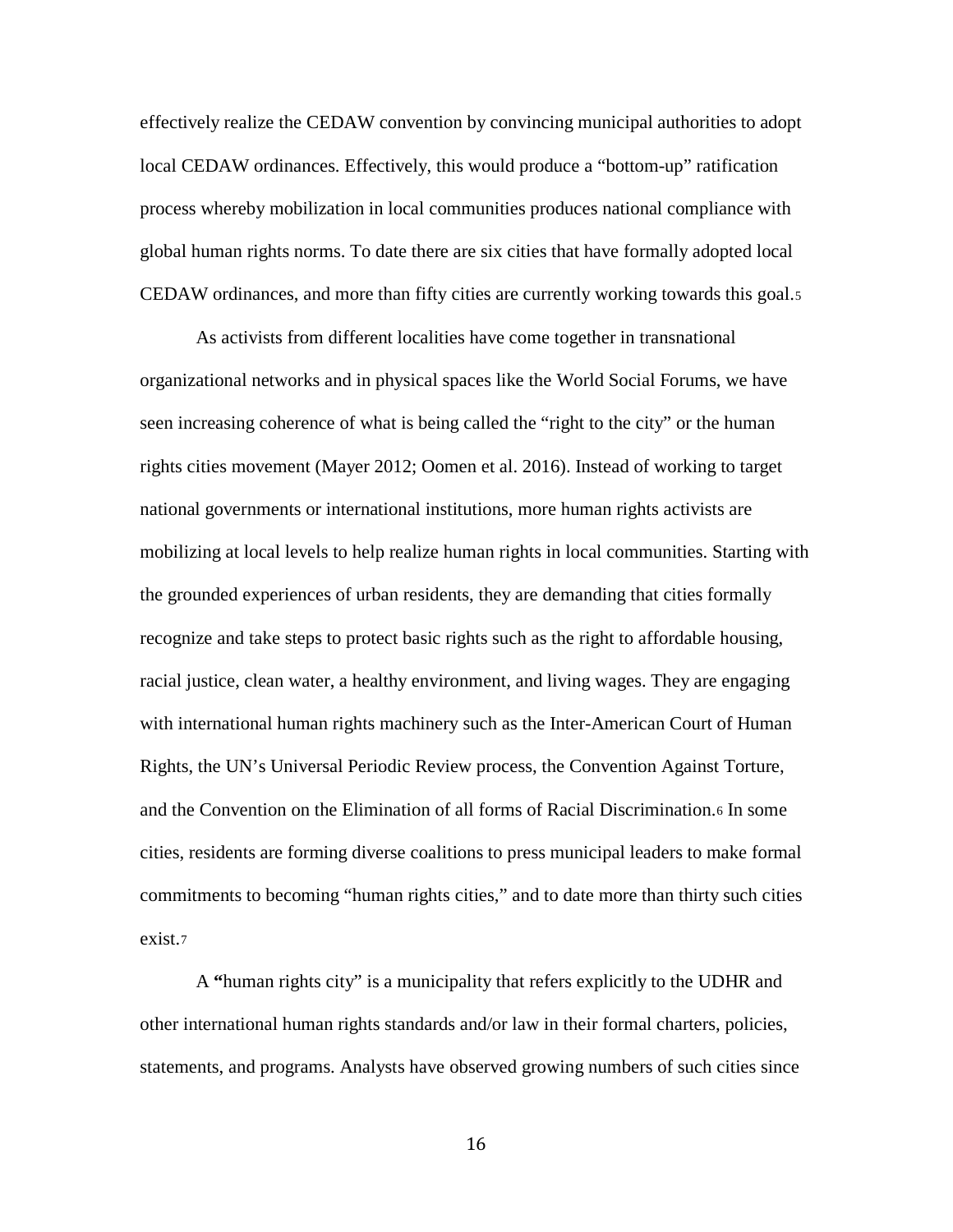2000 (Grigolo, 2011, van den Berg and Oomen, 2014). Some human rights cities incorporate a particular set of human rights into their formal governing agenda, such as San Francisco's 1999 ordinance implementing the Convention on the Elimination of Discrimination Against Women or Barcelona's anti-discrimination and immigrant rights programs. Other cities have explicitly designated themselves as human rights cities, indicating a commitment to moving towards the realization of the broad array of human rights. The Human Rights Cities initiative was launched by the Peoples Decade on Human Rights Learning (PDHRE) following the UN Human Rights Conference in Vienna in 1993. The group defined a Human Rights City as:

a city or a community where people of good will, in government, in organizations and in institutions, try and let a human rights framework guide the development of the life of the community. Equality and nondiscrimination are basic values. Efforts are made to promote a holistic vision of human rights to overcome fear and impoverishment, a society that provides human security, access to food, clean water, housing, education, healthcare and work at livable wages, sharing these resources with all citizens—not as a gift, but as a realization of human rights.[8](#page-30-1)

Key elements of the strategy outlined by PDHRE organizers include extensive efforts at popular education known as "human rights learning" and a commitment to broad popular participation in shaping and monitoring policies, typically through a Human Rights Steering Committee. Organizers are explicit in pointing out that cultural change is essential to advancing human rights, and it is not enough simply to change the laws.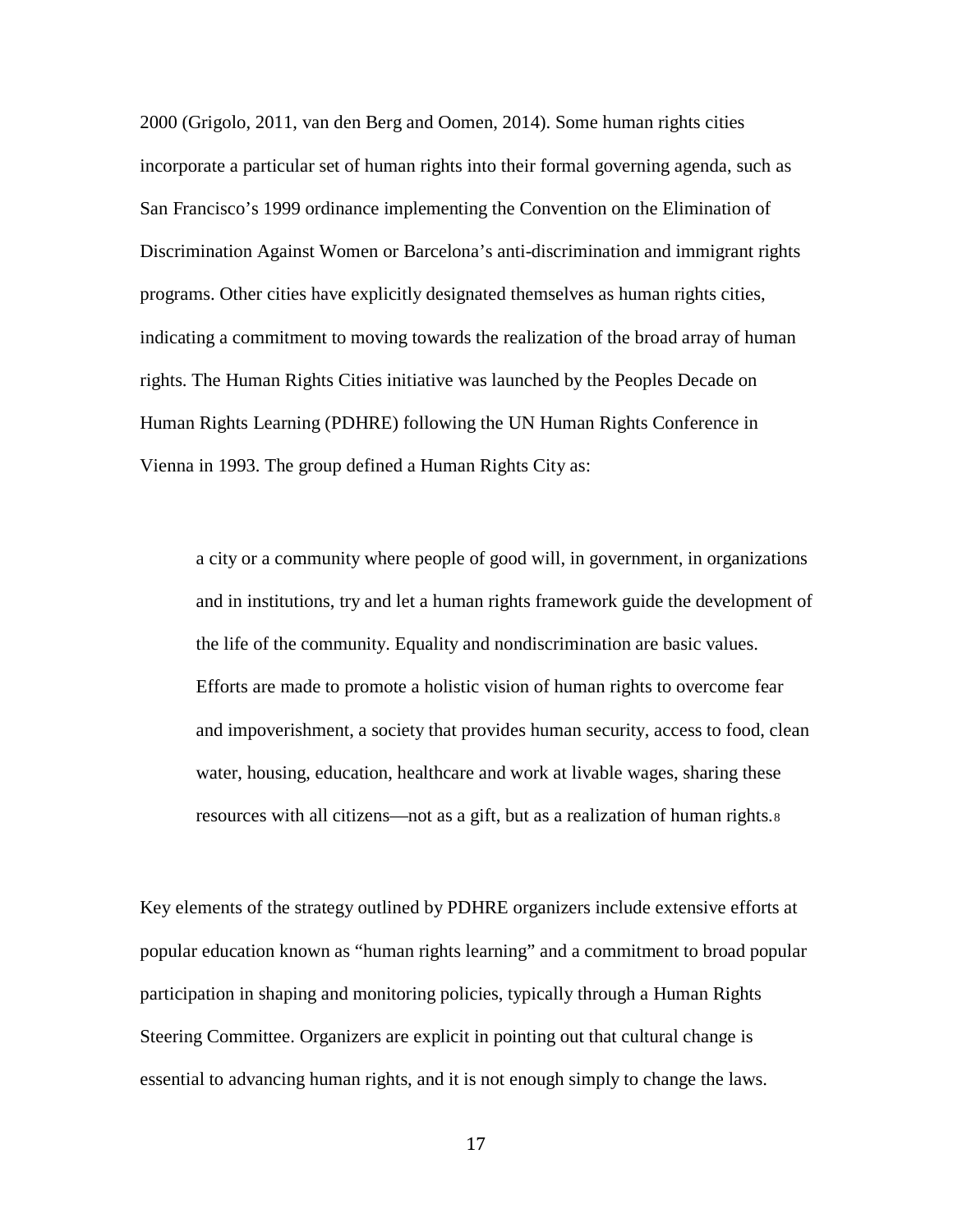PDHRE leader Shulamith Koenig has worked directly with local organizers to help them develop human rights city initiatives, and the group also promotes the initiative at the World Social Forums and in other movement venues, encouraging and providing resources for activists to re-imagine the cities in which they live. Rosario, Argentina became the first human rights city of this kind in 1997.[9](#page-30-2)

In addition to local initiatives, there has been growing momentum among local human rights leaders to expand and strengthen horizontal networking across Human Rights Cities in the United States and internationally. For instance, municipal leaders in Europe began meeting in 1998 as part of a conference on "Cities for Human Rights," organized to commemorate the 50<sup>th</sup> anniversary of the Universal Declaration of Human Rights. This meeting generated a series of bi-annual meetings and the European Charter for Safeguarding Human Rights in the City, which now has over 400 municipal parties.[10](#page-30-3) The Forum of Local Authorities convened local authorities alongside the World Social Forum since 2001, debating a draft text of a World Charter of the Right to the City (Oomen and Baumgärtel 2012:6). In mid-2016, activists working in the U.S. Human Rights Network have formed a National Human Rights Cities Network to organize periodic gatherings of human rights city organizers and to document and share best practices and models for implementing local human rights initiatives[.11](#page-30-4) And following the electoral success of right-wing candidates in the United States and elsewhere, more analysts and activists are recognizing the significance of cities as sites for human rights mobilization (see, e.g., Barber 2016; Baird and Hughes 2016).

This shift in momentum of human rights organizing from global to local levels might be seen as reflecting the limitations and failures of the neoliberal globalization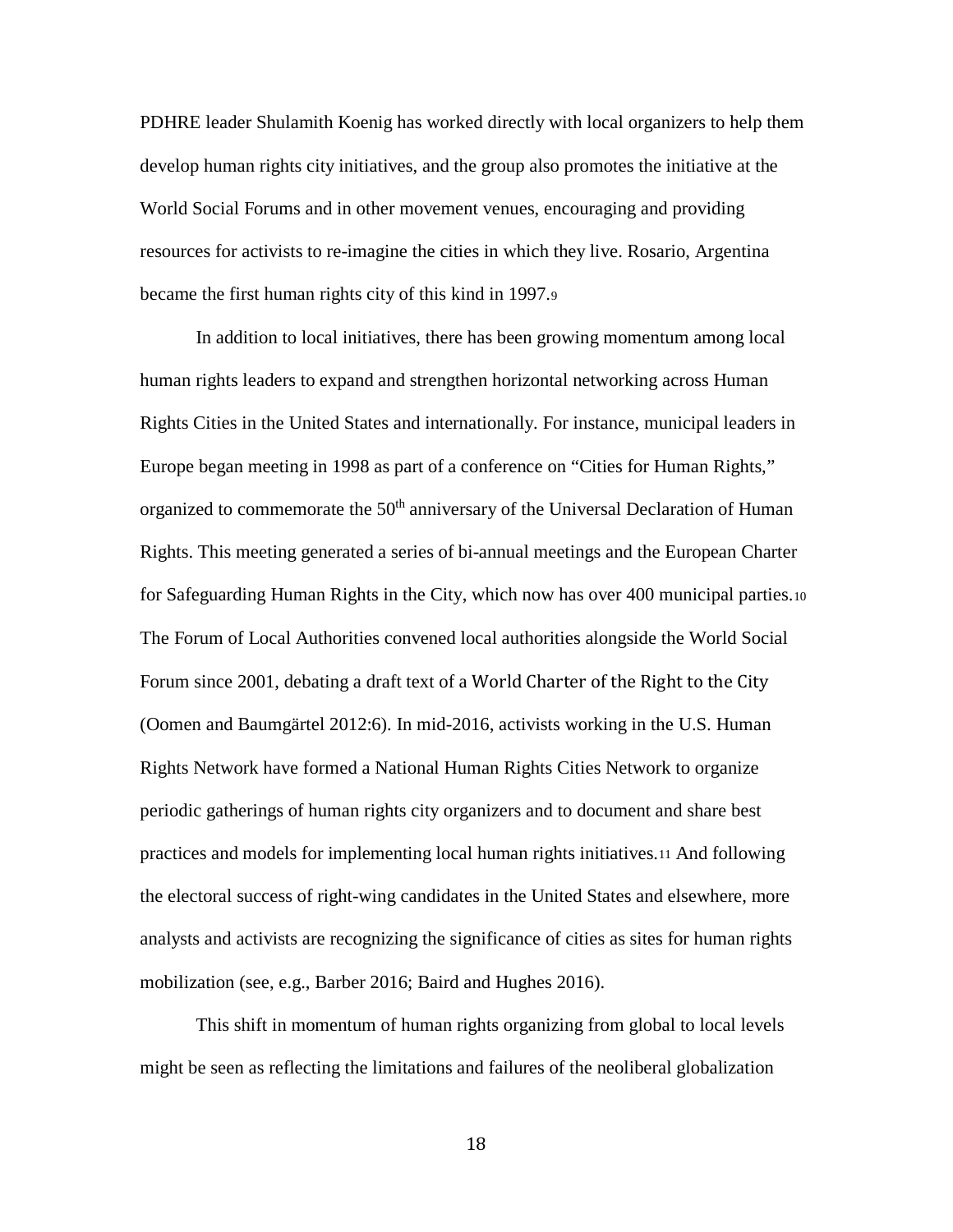project and its institutions. As national governments have shifted more attention and authority to international economic and political institutions, they have undermined their own authority and redirected it both upward to inter-governmental institutions like the UN and World Trade Organization, outward to corporations (through privatization), and downward to cities and local regions (Markoff 1999). Meanwhile, economic globalization has contributed to rising inequality and the emergence of urban centers that have fueled the key processes driving global finance and trade, changing both the nature of state authority and its long-term viability under neoliberalism (Sassen 1991; 2014). As national and global institutions have failed to address increasingly urgent global crises such as climate change, rising inequality, and growing insecurity in regard to access to food and other basic needs, activists in local communities have responded by putting forward new strategies for addressing such needs.

#### *Conclusion*

Our review of international human rights movements shows the dynamic relationships between social movements and formal institutions and between local and global political arenas in the work of advancing human rights. Despite some setbacks and the potentially challenging years ahead, international human rights institutions continue to operate to support local struggles for better human rights practices. The institutional scaffolding is quite strong for many international bodies, and despite some potential trends for deinstitutionalization – such as in defections from the International Criminal Court by a few African countries –, the Human Rights Council and many treaty monitoring bodies have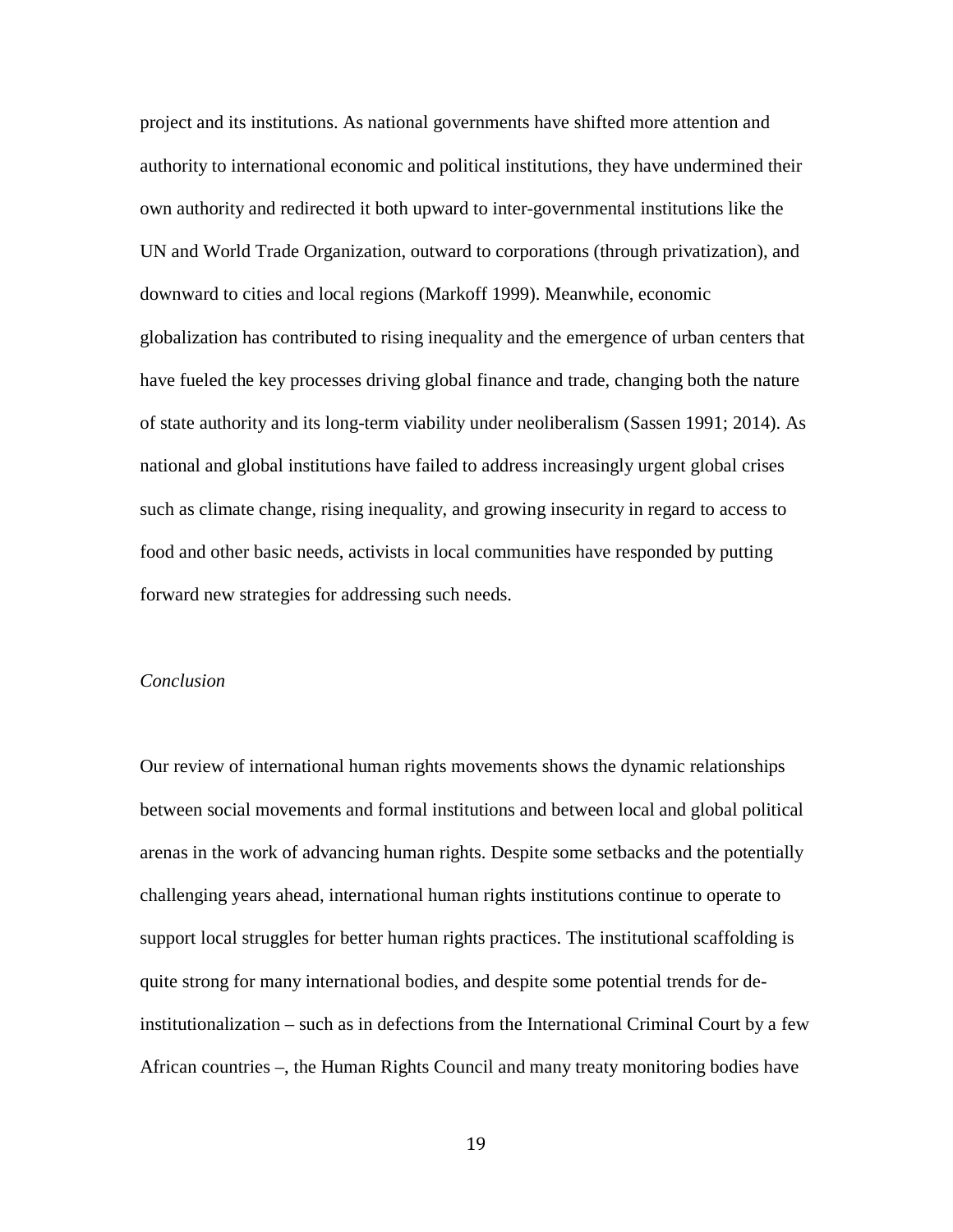been working steadily to promote and protect human rights. The recent research we examined here suggests that we will see a growing collection of locally organized and horizontally networked actors helping constitute a changing global human rights movement that once took a more international and national organizational arrangement.

Thus, what we see in contemporary society is a shift from a reliance on top-down globally initiated changes for human rights protection to a combination of bottom-up and top-down efforts. On the one hand, global level efforts that seek to generate pressure on national governments continue, even if they are limited largely to naming and shaming and lack enforcement mechanisms. On the other hand, bottom-up mobilizations at local, even municipal levels, focus on translating global norms into local practices, producing more immediate small scale changes with a view to accumulating these changes across different locales to achieve global level transformation. In this way a "doubleboomerang" pattern continues to be one part of contemporary relationships between human rights and social movements, whereby local agents' appeals to international human rights law both strengthen local leverage and enhance the practical impacts and legitimacy of international human rights law (Kaldor 2003). We believe that what we are witnessing here might be described as a "sandwich effect," whereby global institutions' pressures from above and grassroots mobilization from below combine to increase the pressure on national governments as well as transnational corporations and some intergovernmental organizations to comply with and advance human rights norms.

The bottom up mobilizations grew ever stronger because of decades of efforts by international organizations to both define and strengthen international human rights machinery and to build the capacities and translocal networks of local actors. To that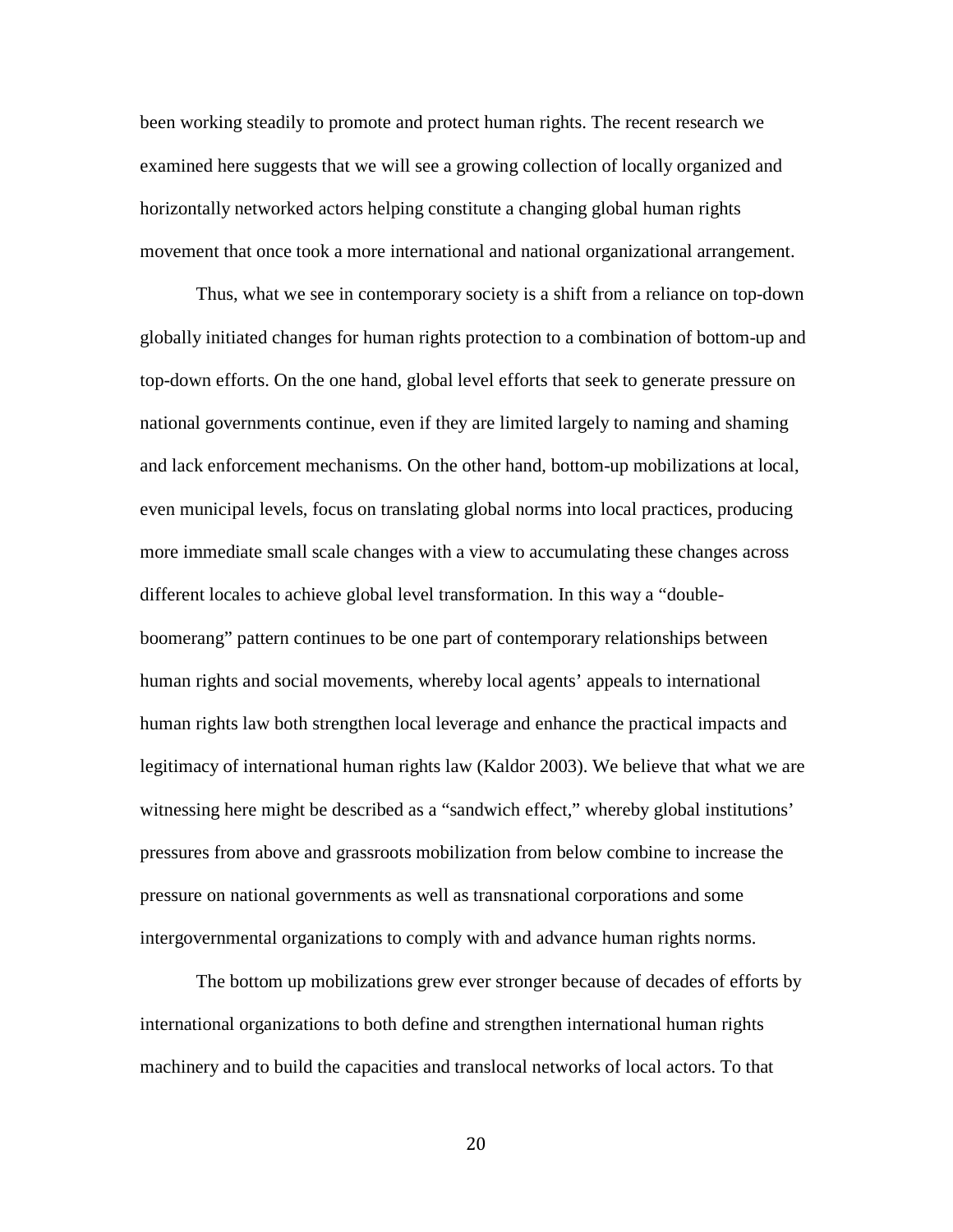extent, it is also important to recognize the importance of the transformative effects of human rights ideas not only in shaping the international institutional arena but also in constituting movement actorhood. These effects might not be captured in measurable ways in quantitative analyses, but they have raised the potential for local actors to challenge authorities at local levels and sustain global efforts for social change. After decades of global ideas and institutions empowering local actors, the local actors have developed new understandings of how local conditions are shaped by global forces, and they have developed broad and deep networks of translocal ties that significantly enhance their capacity to support global human rights institutions and to influence local and national governments.

## **References**

- Armstrong, Elizabeth A., and Mary Bernstein. 2008. "Culture, Power, and Institutions: A Multi-Institutional Politics Approach to Social Movements." *Sociological Theory* 26:74-99.
- Baird, Kate Shea and Steve Hughes. 2016. "America Needs a Network of Rebel Cities to Stand up to Trump." *In These Times.* Retrieved: December 15, 2016. (http://inthesetimes.com/article/19678/america-needs-a-network-of-rebelcities-to-stand-up-to-trump)

Barber, Benjamin. 2016. "Can Cities Counter the Power of President-Elect Donald Trump?" *The Nation*. Retrieved: December 15, 2016 (https://www.thenation.com/article/can-cities-counter-the-power-of-presidentelect-donald-trump/).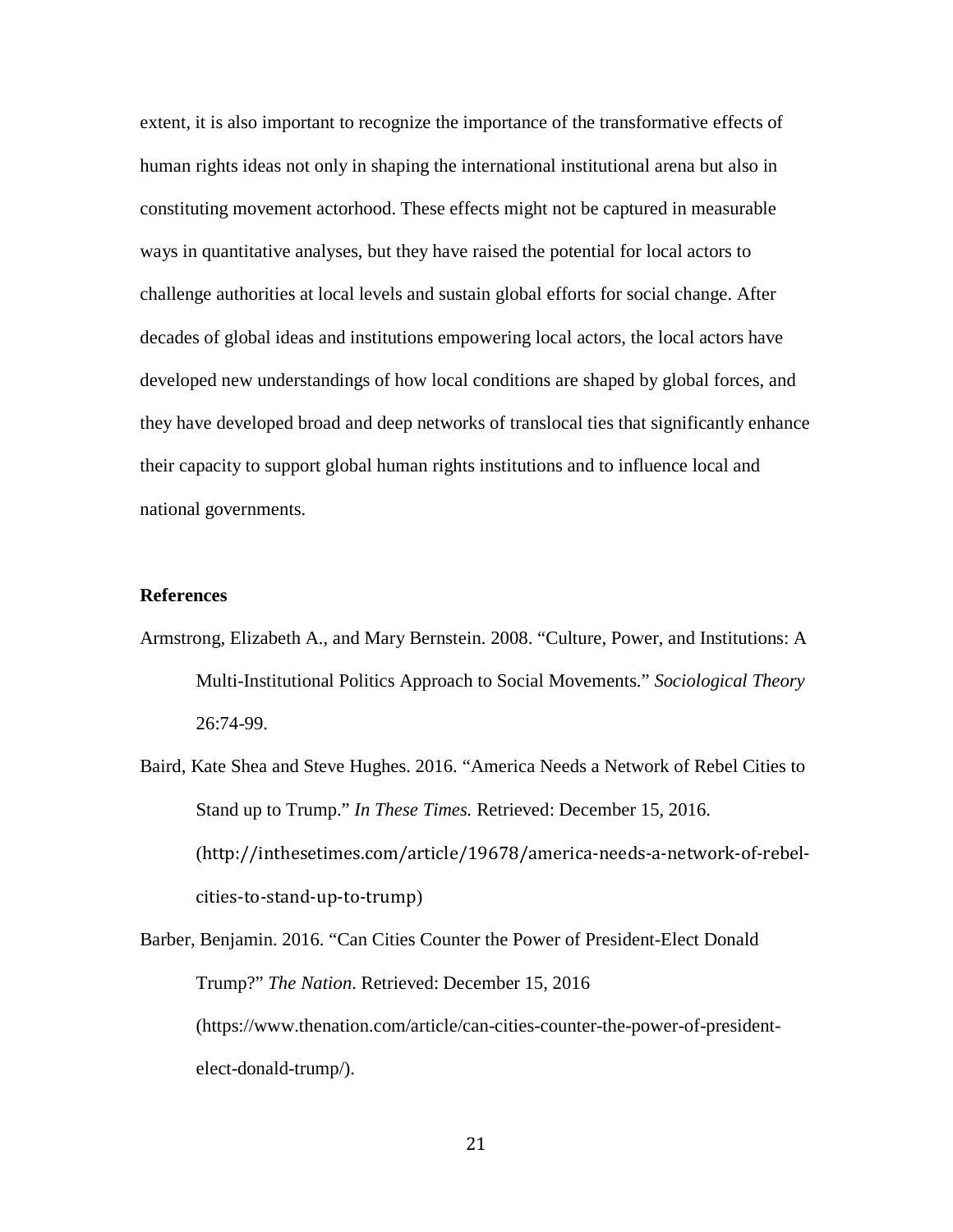- Barber, Benjamin R. 2013. *If Mayors Ruled the World: Dysfunctional Nations, Rising Cities*. New Haven CT: Yale University Press.
- Boyle, Elizabeth. 2002. *Female Genital Cutting: Cultural Conflict in the Global Community*. Baltimore, MD: Johns Hopkins University Press.
- Brysk, Allison. 1994. *The Politics of Human Rights in Argentina: Protest, Change, and Democratization.* Stanford, CA: Stanford University Press.
- Conway, Janet. 2017. "Modernity and the Study of Social Movements: Do we need a Paradigm Shift?" In *Social Movements and World-System Transformation*, edited by J. Smith, M. Goodhart, P. Manning, and J. Markoff, 17-34. New York: Routledge.
- Chueca, Eva Garcia. 2016. "Human Rights in the City and the Right to the City: Two Different Paradigms Confronting Urbanisation." In *Global Urban Justice: The Rise of Human Rights Cities*, edited by B. Oomen, M. F. Davis and M. Grigolo, 103-20. New York: Cambridge University Press.
- Dalsheim, Joyce. 2017. "Other Moral Orders: Epistemology & Resistance in Israel/Palestine." In *Social Movements and World-System Transformation*, edited by J. Smith, M. Goodhart, P. Manning, and J. Markoff, 35-53. New York: Routledge.
- Desai, Manisha. 2015. *Subaltern Movements in India: Gendered Geographies of Struggle Against Neoliberal Development*. New York: Routledge.
- Gaer, Felice D. 1996. "Reality Check: Human Rights NGOs Confront Governments at the UN." In *NGOs, the UN, and Global Governance*, edited by T. G. Weiss and L. Gordenker, 51-66. Boulder, CO: Lynne Reinner.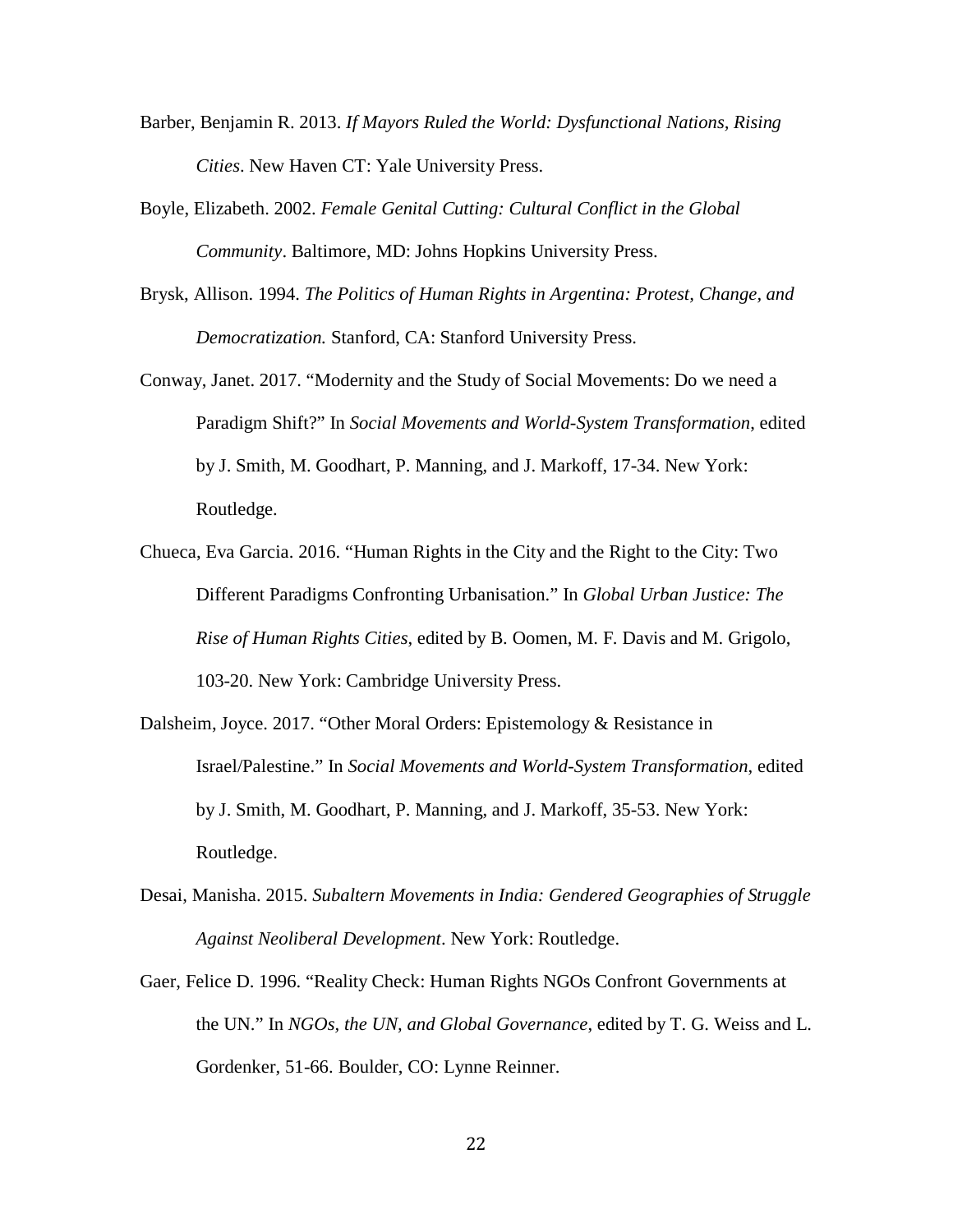- Gibney, Mark. 2008. *International Human Rights Law: Returning to Universal Principles*. Boulder, CO: Rowman & Littlefield.
- Glendon, Marry Ann. 2001. *A World Made New: Eleanor Roosevelt and the Universal Declaration of Human Rights.* New York: Random House.
- Goodwin, Jeff, James M. Jasper, and Francesca Polletta, eds. 2001. *Passionate Politics: Emotions in Social Movements*. Chicago: University of Chicago Press.
- Grigolo, Michele. 2011. "Incorporating Cities into the Eu Anti-Discrimination Policy: Between Race Discrimination and Migrant Rights." *Ethnic and Racial Studies* 34(10):1751-69. doi: 10.1080/01419870.2010.538422.
- Hafner-Burton, Emilie. 2013. *Making Human Rights a Reality*. Princeton, NJ: Princeton University Press.
- Hafner-Burton, Emilie, and Kiyoteru Tsutsui. 2005. "Human Rights in a Globalizing World: The Paradox of Empty Promises." *American Journal of Sociology* 110:1373-1411.
- Hafner-Burton, Emilie, and James Ron. 2009. "Seeing Double: Human Rights Impact Through Qualitative and Quantitative Eyes?" *World Politics* 61:360-401.
- Harvey, David. 2012. *Rebel Cities: From the Right to the City to the Urban Revolution*. New York: Verso.
- Holston, James. 2009. "Insurgent Citizenship in an Era of Global Urban Peripheries." *City and Society* 21(2):245-67. doi: 10.1111/j.1548-744X.2009.01024.x.
- Hopgood, Stephen. 2013. *The Endtimes of Human Rights*. Ithaca, NY: Cornell University Press.

Kaldor, Mary. 2003. *Global Civil Society: An Answer to War*. Cambridge: Polity.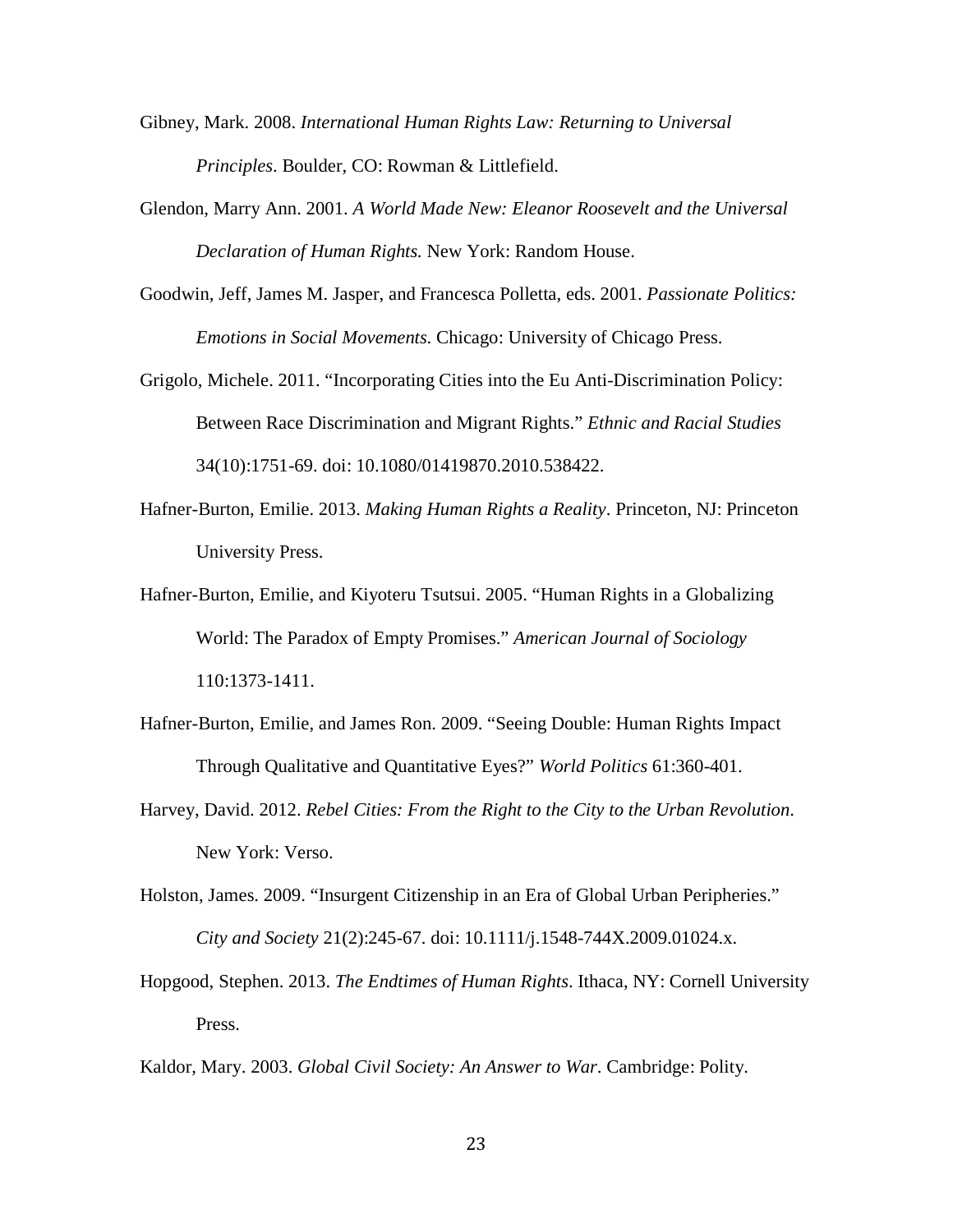- Klotz, Audie. 1995. *Norms in Internaiotnal Relations; The Struggle against Apartheid*. Ithaca, NY: Cornell Universtiy Press.
- Layton, Azza Salama. 2000. *International Politics and Civil Rights Policies in the United States, 1941–1960*. New York: Cambridge University Press.
- Long, Yan. 2014. *Constructing Political Actorhood: The Emergence and Transformation of the AIDS Advocacy in China, 1989-2012.* Doctoral Dissertation. University of Michigan.
- Markoff, John. 1999. "Globalization and the Future of Democracy." *Journal of World-Systems Research http://www.jwsr.org/wp-content/uploads/2013/05/Markoffv5n2.pdf* 5(2):242-62.
- Marks, Stephen P., Kathleen A. Modrowski and Walther Lichem. 2008. *Human Rights Cities: Civic Engagement for Societal Development*. http://www.pdhre.org/Human\_Rights\_Cities\_Book.pdf: People's Movement for Human Rights Learning & UN Habitat.
- Martinez, Jenny S. 2012. *The Slave Trade and the Origins of International Human Rights Law.* New York: Oxford University Press.
- Mayer, Margit. 2012. "The 'Right to the City' in Urban Social Movements." In *Cities for People Not for Profit: Critical Urban Theory and the Right to the City*, edited by N. Brenner, P. Marcuse and M. Mayer, 63-85. New York: Routledge.
- McAdam, Doug. 1999. *Political Process and the Development of Black Insurgency, 1930–1970*. 2nd ed. Chicago: University of Chicago Press.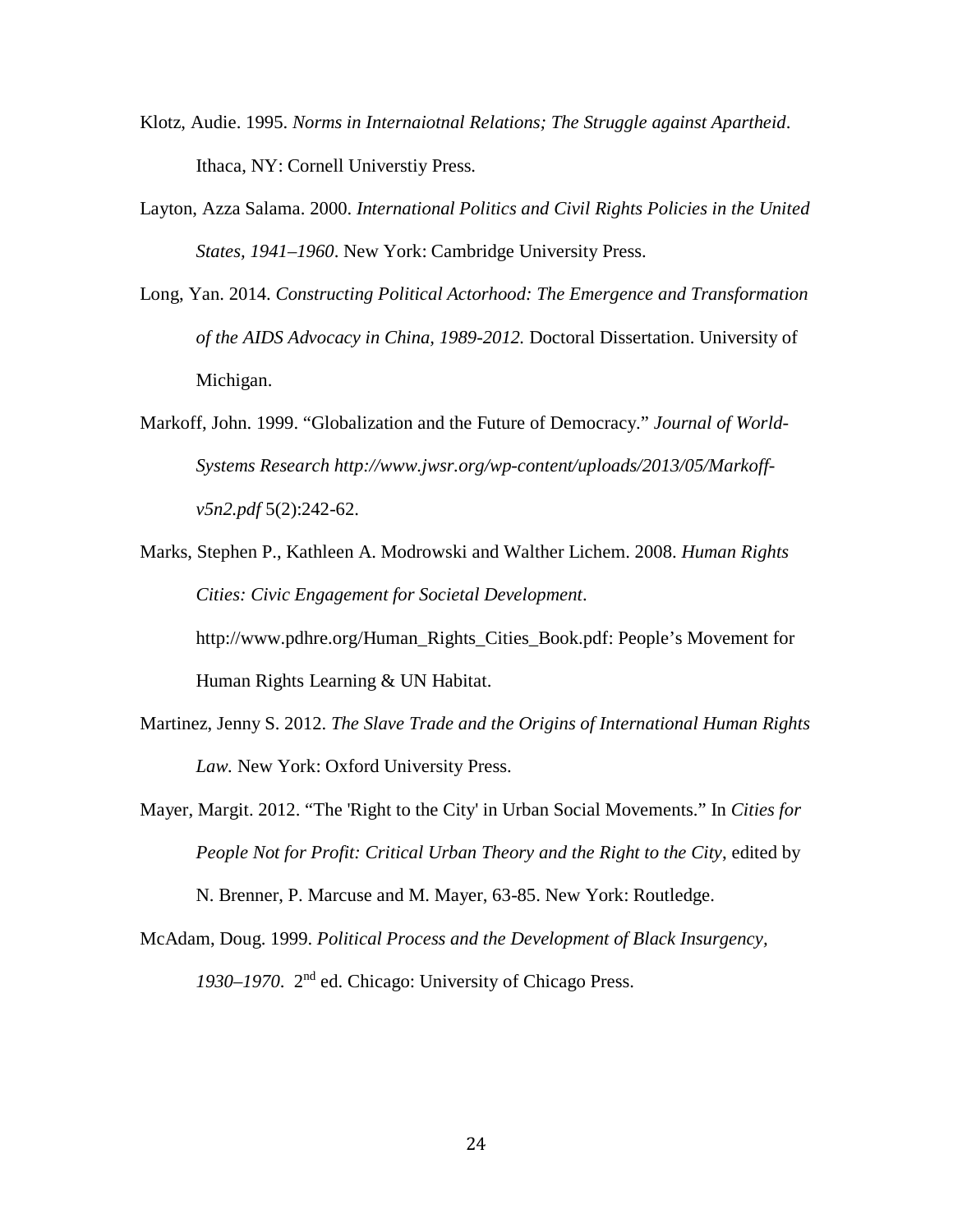McAdam, Doug, John D. McCarthy, and Mayer N. Zald, eds. 1996. *Comparative Perspectives on Social Movements: Political Opportunities, Mobilizing Structures, and Cultural Framings.* New York: Cambridge University Press.

McMichael, Philip. 2015. "The Land Question in the Food Sovereignty Project." *Globalizations* 12(4):434-51. doi: http://dx.doi.org/10.1080/14747731.2014.971615.

- Méndez, Juan E. 2011. *Taking a Stand: The Evolution of Human Rights*. New York: Palgrave Macmillan.
- Merry, Sally Engle. 2006. *Human Rights and Gender Violence: Translating International Law into Local Justice.* Chicago: University Of Chicago Press.
- Moghadam, Valentine. 2012. *Globalization and Social Movements: Islamism, Feminism and the Global Justice Movement, Second Edition*. Boulder, CO: Rowman & Littlefield.
- Oomen, Barbara, Martha F. Davis and Michele Grigolo, eds. 2016. *Global Urban Justice: The Rise of Human Rights Cities*. New York: Cambridge University Press.
- Oomen, B. and M. Baumgärtel. 2012. "Human Rights Cities." In *The Sage Handbook of Human Rights*, edited by A. Mihr and M. Gibney, 709-29.

http://www.researchgate.net/publication/277775662\_Human\_Rights\_Cities: Sage.

- Pleyers, Geoffrey. 2011. *Alter-Globalization: Becoming Actors in the Global Age*. Malden, MA: Polity Press.
- Polletta, Francesca. 1998. "It was Like a Fever…Narrative and Identity in Social Protest." *Social Problems* 45:137–59.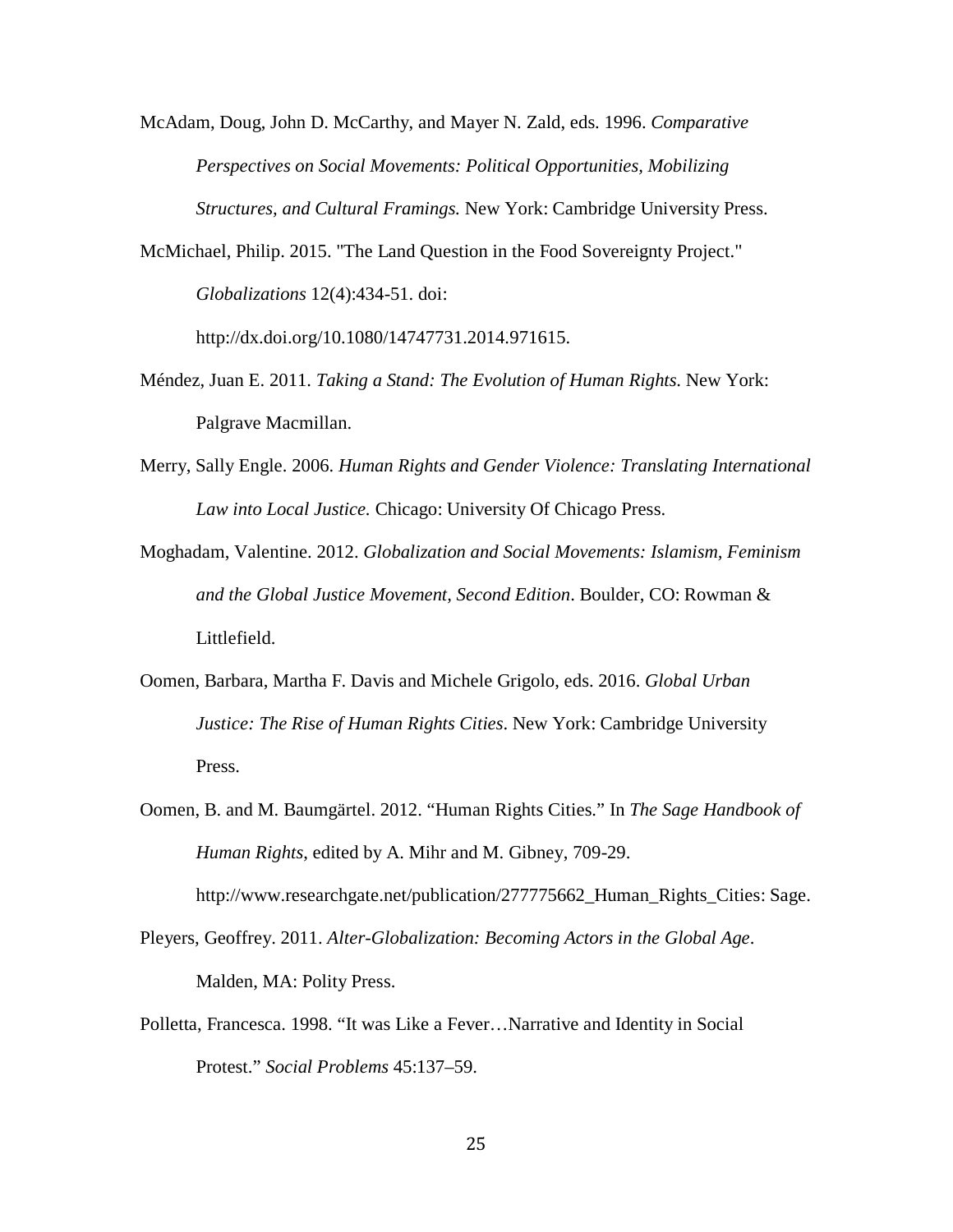- Polletta, Francesca, and James M. Jasper. 2001. "Collective Identity and Social Movements." *Annual Review of Sociology* 27:283–305.
- Posner, Eric A. 2014. *The Twilight of Human Rights Law*. New York: Oxford University Press.
- Risse, Thomas, Stephen C. Ropp, and Kathryn Sikkink, eds. 1999. *The Power of Human Rights: International Norms and Domestic Change.* New York: Cambridge University Press.
- Rosen, Mihaela Serban, and Diana H. Yoon. 2009. "'Bringing Coals to Newcastle'? Human Rights, Civil Rights and Social Movements in New York City." *Global Networks* 9:507–28.
- Rothman, Franklin Daniel and Pamela E. Oliver. 1999. "From Local to Global: The Anti-Dam Movement in Southern Brazil 1979-1992." *Mobilization: An International Journal* 4(1):41-57.
- Sassen, Saskia. 1991. *The Global City: New York, London, Tokyo*. Princeton: Princeton University Press.
- Sassen, Saskia. 2014. "Expelled: Humans in Capitalism's Deepening Crisis." *Journal of World-Systems Research* 19(2):198-201. doi:

http://dx.doi.org/10.5195/jwsr.2013.495.

Shannon, Kelly J. 2012. "The Right to Bodily Integrity: Women's Rights as Human Rights and the International Movement to End Female Genital Mutilation, 1970s-1990s." In *The Human Rights Revolution: An International History,* edited by Akira Iriye, Petra Goedde, and William I. Hitchcock, 285-310. New York: Oxford University Press.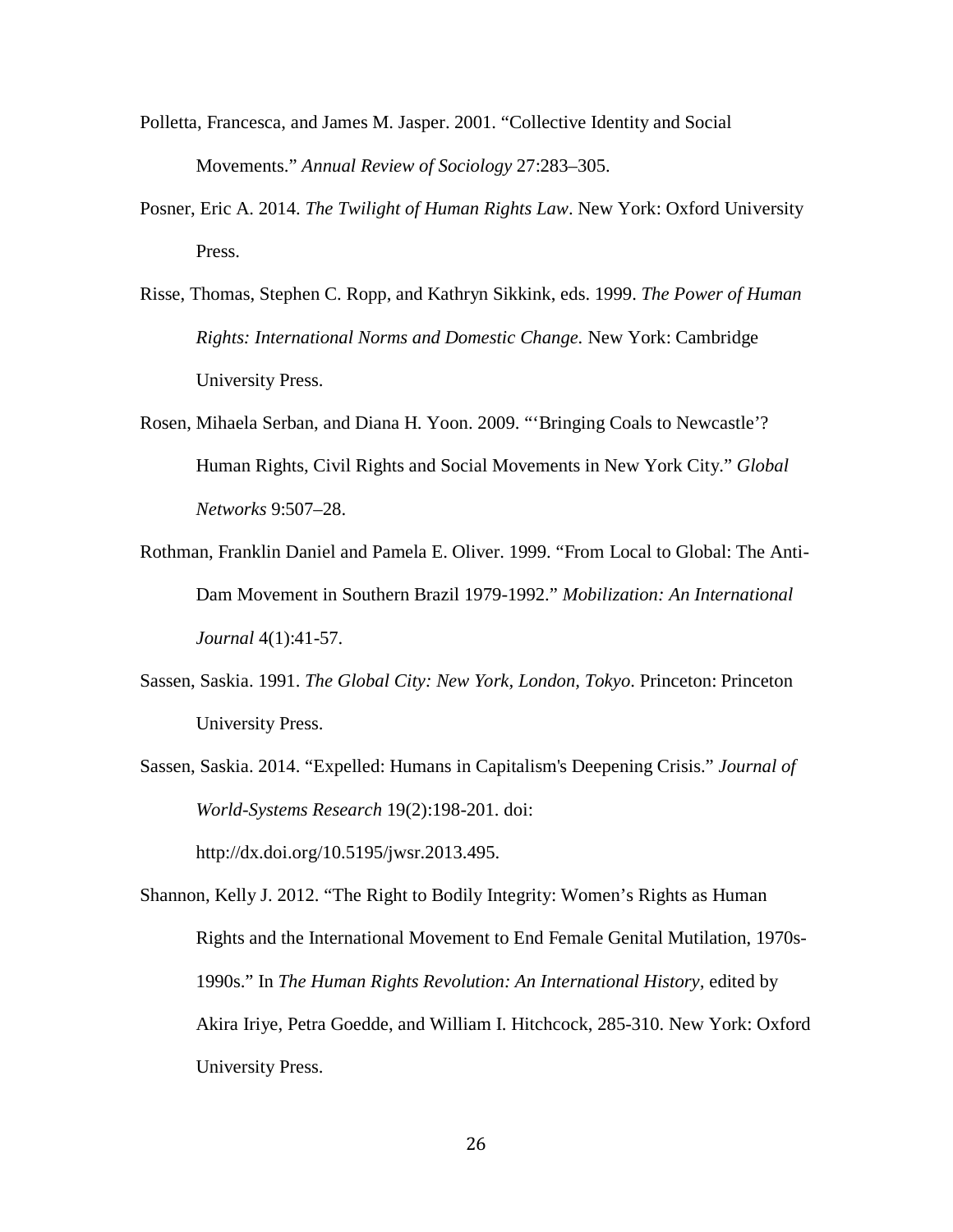- Sen, Jai. 2007. "The World Social Forum as an Emergent Learning Process." *Futures* 39:507-522.
- Shin, Hwa-Ji, and Kiyoteru Tsutsui. 2007. "Constructing Social Movement Actorhood: Resident Koreans' Activism in Japan since 1945." *International Journal of Comparative Sociology* 48:317-335.
- Sikkink, Kathryn. 2011. *The Justice Cascade: How Human Rights Prosecutions Are Changing World Politics*. New York: W.W. Norton & Company.
- Simmons, Beth A. 2009. *Mobilizing for Human Rights: International Law in Domestic Politics.* New York: Cambridge University Press.
- Smith, Jackie, Charles Chatfield, and Ron Pagnucco, eds. 1997. *Transnational Social Movements and Global Politics: Solidarity Beyond the State*. Syracuse, NY: Syracuse University Press.
- Smith, Jackie. 2008. *Social Movements for Global Democracy*. Baltimore, MD: Johns Hopkins University Press.
- Smith, Jackie, Scott Byrd, Ellen Reese, and Elizabeth Smythe, eds. 2011. *Handbook of World Social Forum Activism.* Boulder: Paradigm Publishers.
- Smith, Jackie and Dawn Wiest. 2012. *Social Movements in the World-System: The Politics of Crisis and Transformation*. New York: Russell Sage Foundation.
- Smith, Jackie. forthcoming. "Responding to Globalization and Urban Conflict: Human Rights City Initiatives." *Studies in Social Justice*.
- Smith-Cannoy, Heather. 2012. *Insincere Commitments: Human Rights Treaties, Abusive States, and Citizen Activism.* Washington DC: Goergetown University Press.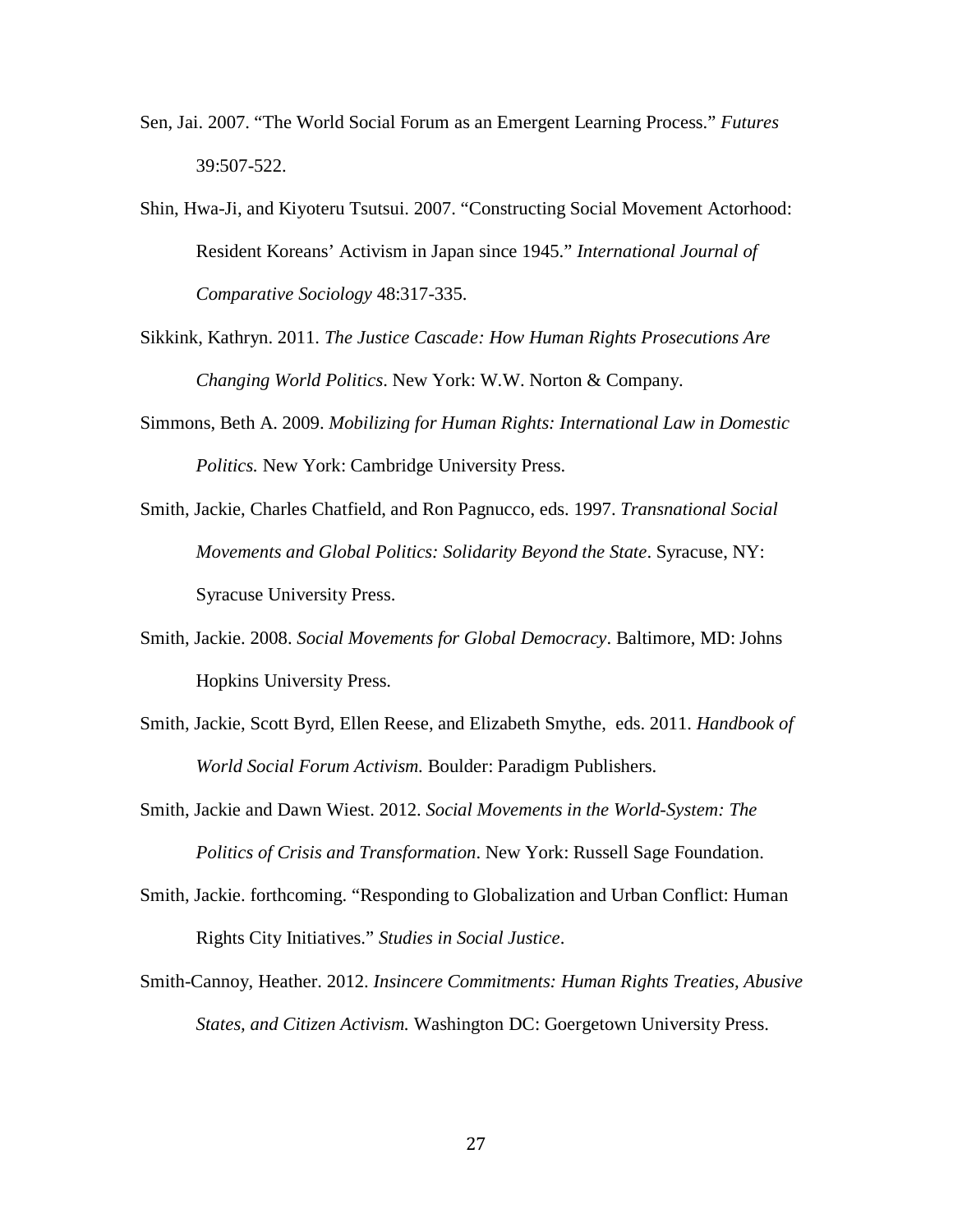Snow, David, and Catherine Corrigall-Brown. 2015. "Collective Ideneity." In *International Encyclopedia of the Social and Behavioral Sciences*, edited by James D. Wright, 174-180.

- Soule, Sarah. 2009. *Contention and Corporate Social Responsibility*. New York: Cambridge University Press.
- Tsutsui, Kiyoteru. 2017. "Human Rights and Minority Activism in Japan: Transformation of Movement Actorhood and Local-Global Feedback Loop." *American Journal of Sociology.*
- Tsutsui, Kiyoteru, Claire Whitlinger, and Alwyn Lim. 2012. "International Human Rights Law and Social Movements: States' Resistance and Civil Society's Insistence." *Annual Review of Law and Social Science* 8:367-96*.*
- van den Berg, Esther and Barbara Oomen. 2014. "Towards a Decentralization of Human Rights: The Rise of Human Rights Cities." In *The Future of Human Rights in an Urban World: Exploring Opportunities, Threats and Challenges*, edited by T. van Lindert and D. Lettinga, 11-16.

http://www.amnesty.nl/sites/default/files/public/the\_future\_of\_human\_rights\_in\_a n\_urban\_world\_0.pdf: Amnesty International -Netherlands.

Vargas, Virginia. 2003. "Feminism, Globalization and the Global Justice and Solidarity Movement." *Cultural Studies* 17(6):905-20.

#### **Biography**

**Kiyoteru Tsutsui** is Associate Professor and Associate Chair of Sociology, Director of the Donia Human Rights Center, and Director of the Center for Japanese Studies at the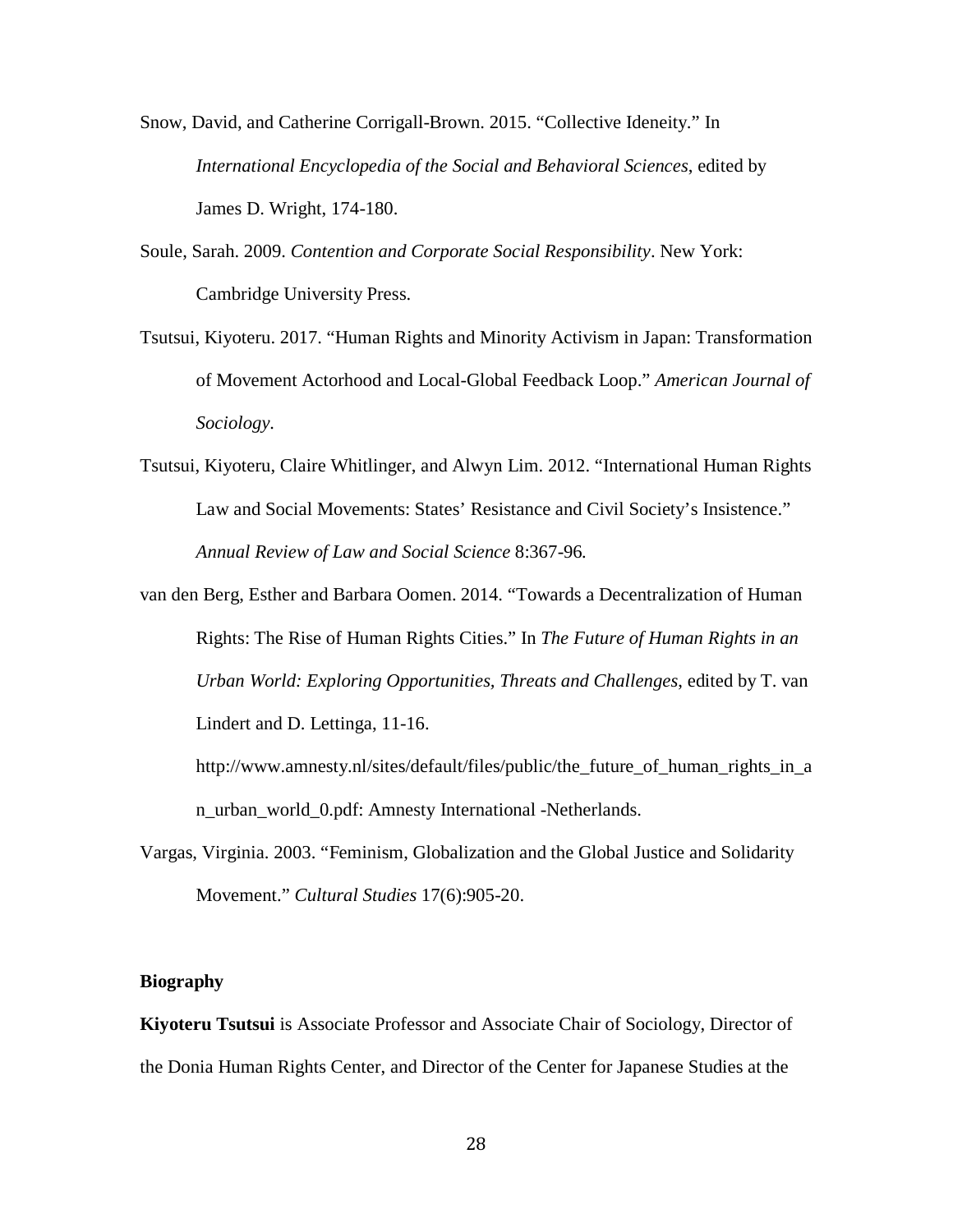University of Michigan. His mixed-methods research on the interaction between global human rights and local politics has appeared in *American Journal of Sociology, American Sociological Review,* and other journals, and his recent book is *Corporate Social Responsibility in a Globalizing World* (2015, co-edited with Alwyn Lim).

**Jackie Smith** is Professor of Sociology at the University of Pittsburgh and editor of the *Journal of World-Systems Research*. Her books include *Social Movements and World-System Transformation* (2017, co-edited with Michael Goodhart, Patrick Manning, and John Markoff) and *Social Movements in the World-System: The Politics of Crisis and Transformation* (2012, with Dawn Wiest). She coordinates the Human Rights City Alliance in Pittsburgh and is on the National Human Rights Cities Network steering committee.

<span id="page-28-0"></span><sup>1</sup> Our review covers the perspective from U.S. sociology of social movements literature, which differs from that emerging from other national and regional contexts and from other sub-fields, such as world-systems analysis and the sociology of race and ethnicity. In particular, this tradition tends to be U.S.-centric and guilty of "methodological nationalism," if not American exceptionalism. Because social movements tend to cross national and other boundaries and defy researchers' categories of issue-focus, insider/outsider politics, formal vs. informal organization, prevailing conceptual schemes often obscure the complex ways that people engage in the work of social change. For instance, social movement literature distinguishes movements such as LGBTQ rights, women's rights, labor rights, anti-poverty, and racial or environmental justice as separate movements, whereas in reality they all advance human rights claims in some form. Many are also tied to varying degrees with regional or global networks, whether or not studies focusing on their national or local activities are able to see those connections. Alongside growing connections and dialogue across the global North and South in both movements and in the academy, we are seeing a greater i<br>I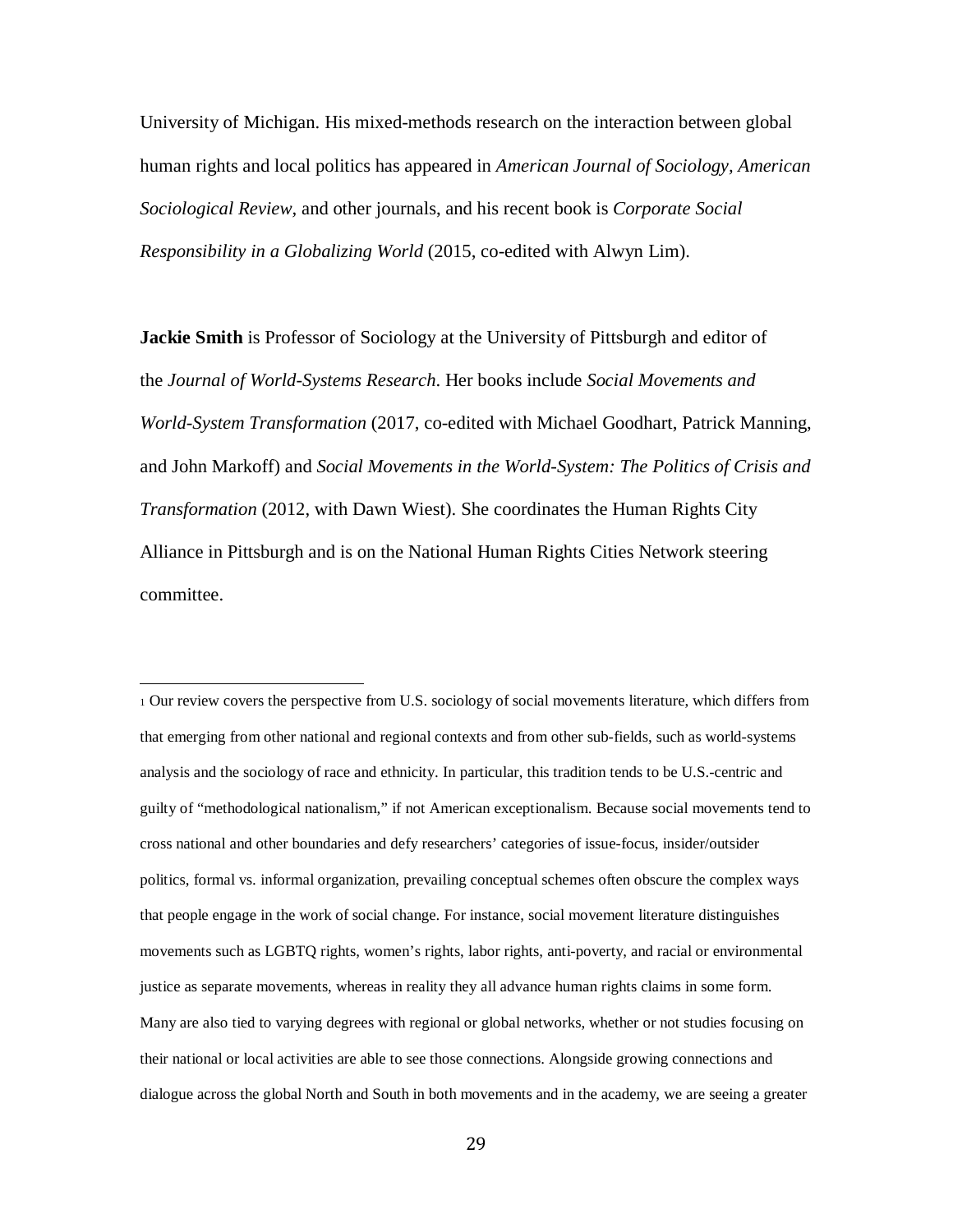<span id="page-29-0"></span> appreciation for the ways prevailing epistemologies impact our understandings of the world and especially of the emancipatory movements operating outside hegemonic logics (see Conway 2017; Dalsheim 2017). <sup>2</sup> Partial correctives to this emerged in the late 1990s as Layton (2000) and McAdam's revised version of the classic (1999) acknowledged the influence of the Cold War politics and human rights language on the Civil Rights Movement.

<span id="page-29-1"></span><sup>3</sup> The concept, movement actorhood, has a good deal of affinity with the more frequently used term, identity. Reflecting the primary focus of early social movement research, identity is often used in the context of examination of what level of collective identity is needed for social movements to emerge (for an excellent recent review, see Snow and Corrigall-Brown 2015). This led to research focus on how a shared sense of "we-ness" can be created among relevant actors, what kinds of symbols facilitate this process, what types of collective identities are more likely to enable mobilization and under what contexts, and other questions that focus on movement emergence. While sympathetic to this approach, scholars who examine movement actorhood demonstrate a greater interest in movement goals and strategies and how actor's subject positions guide them, reflecting the multi-institutional politics approach (Armstrong and Bernstein 2008). The use of this term is also a response to the call by Brubaker and Cooper (2000) to move away from "identity" and use more precise terms; identity has been overloaded as an analytical concept because scholars use them to refer to three related but different social processes  $- (1)$  identification and categorization, (2) self-understanding and social location, and (3) commonality, connectedness, and groupness –, and movement actorhood is primarily about the second category, actors' self-understanding about their place in society (Tsutsui 2017).

<span id="page-29-2"></span><sup>4</sup> To be sure, social movement scholars have examined local actors' orientations, motivations, and identities in great detail (Goodwin, Jasper, and Polletta 2001; Polletta 1998; Polletta and Jasper 2001). Such studies, however, largely overlook the impact of global factors, focusing instead on the influence of the state and/or interactions among movement actors.

#### <span id="page-29-3"></span><sup>5</sup> http://citiesforcedaw.org/

<span id="page-29-4"></span><sup>6</sup> The US Human Rights Network is a leading example of a national social movement organization that helps translate international human rights into local settings by, for instance, helping bring grassroots activists to official international human rights meetings to testify about local conditions and by assembling